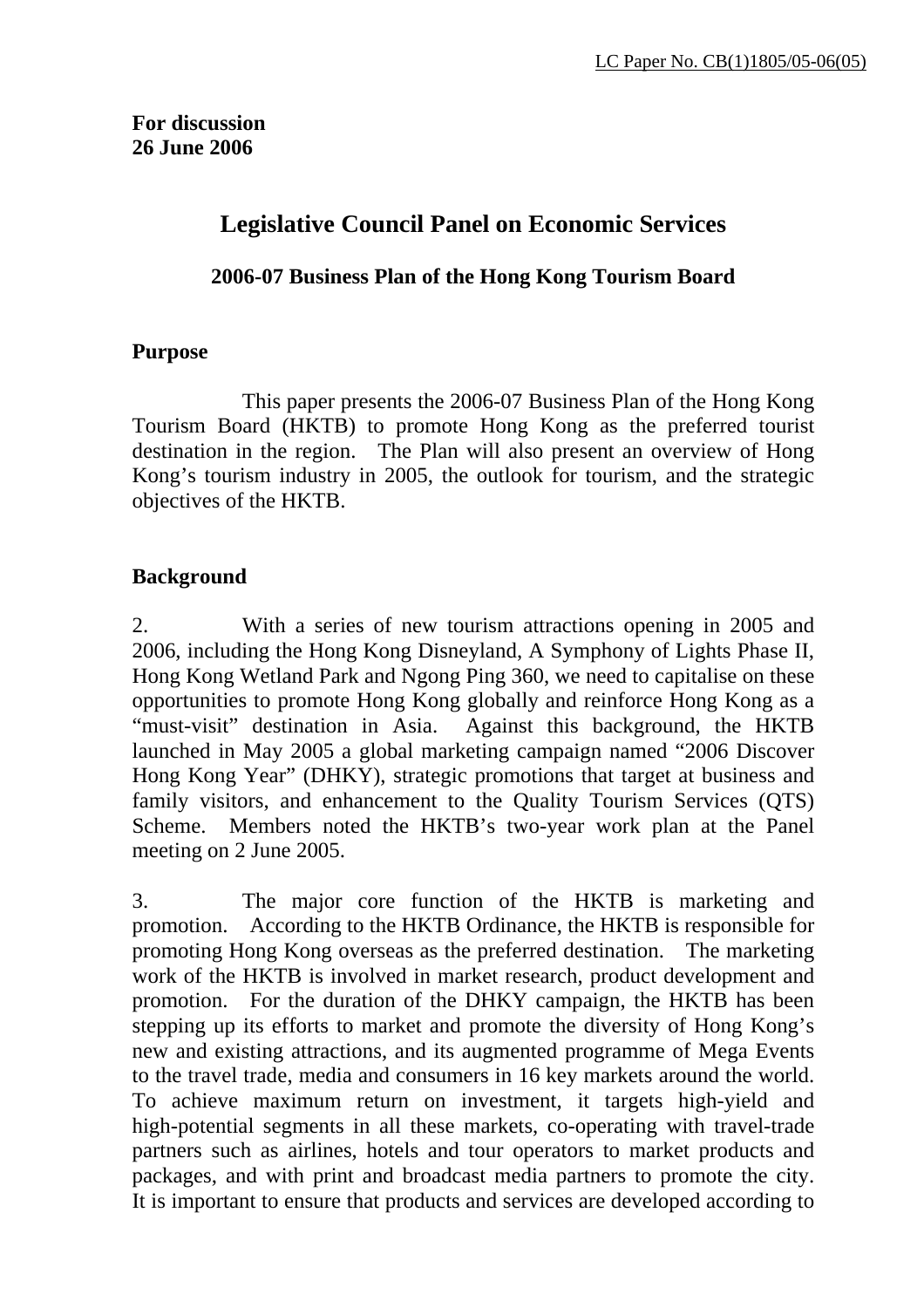market needs and requirements; and hence HKTB conducts extensive market research to gauge visitors' needs, feedback and satisfaction.

## **Overview of 2005 and outlook for 2006**

4. Concerted efforts of our tourism industry brought satisfactory performance in 2005. Visitor arrivals continued to grow. Total arrivals in 2005 reached 23 million, an increase of 7% over 2004. This took place in the context of a macro environment that was not only highly competitive, but also showed a slackening in international tourism arrivals from 10% in 2004 to 5.5% last year<sup>1</sup>. From 2001 to 2005, total visitor arrivals in Hong Kong have grown from 13.7 million in 2001 to 23 million in 2005, representing an annualised rate of increase of 14%, despite major global and regional challenges, such as the "911 Incident" and the Severe Acute Respiratory Syndrome (SARS). This demonstrates that Hong Kong tourism has been enjoying a steady and sustainable growth.

5. Other than steady growth in visitor arrivals, the length of stay remained unchanged from 2004, at 3.7 nights. Per capita spending of overnight visitors grew by 4.1% to HK\$4,663. Overall satisfaction of overnight visitors increased by 0.3 points to 8 out of a possible 10. A breakdown of these indicators by market regions is at Annex A.

6. The growth in visitor arrivals in 2005 was mainly driven by the good performance in overseas markets. Major long-haul markets such as Europe, the Americas, Australia and New Zealand, all recorded double-digit growth. For example, visitor arrivals from Europe, Africa and the Middle East grew by 25%; and Australia and New Zealand grew by 28% over 2004. The high potential short-haul markets of South Korea, the Philippines and Thailand also performed strongly, with growth of 19%, 16% and 20% respectively, while Singapore saw a surge of 24%.

7. We faced keen international competition with neighbouring destinations, particularly in the form of aggressive development of tourism infrastructure and major promotions. This is expected to intensify further in 2006. For example, both Singapore and Malaysia will open airport terminals for low-cost carriers in 2006. While Malaysia has stepped up promotion for its 2007 Visit Malaysia Year global campaign, Thailand has also launched its Thailand Grand Invitation campaign to celebrate the Thai King's  $60<sup>th</sup>$ anniversary. Dubai is another up-and-coming competitor that cannot be ignored, with Phases 1 and 2 of its Festival City development already operational and the entire project due for completion in December 2006.

l <sup>1</sup> Source: UNWTO (World Tourism Organisation) World Tourism Barometer, January 2006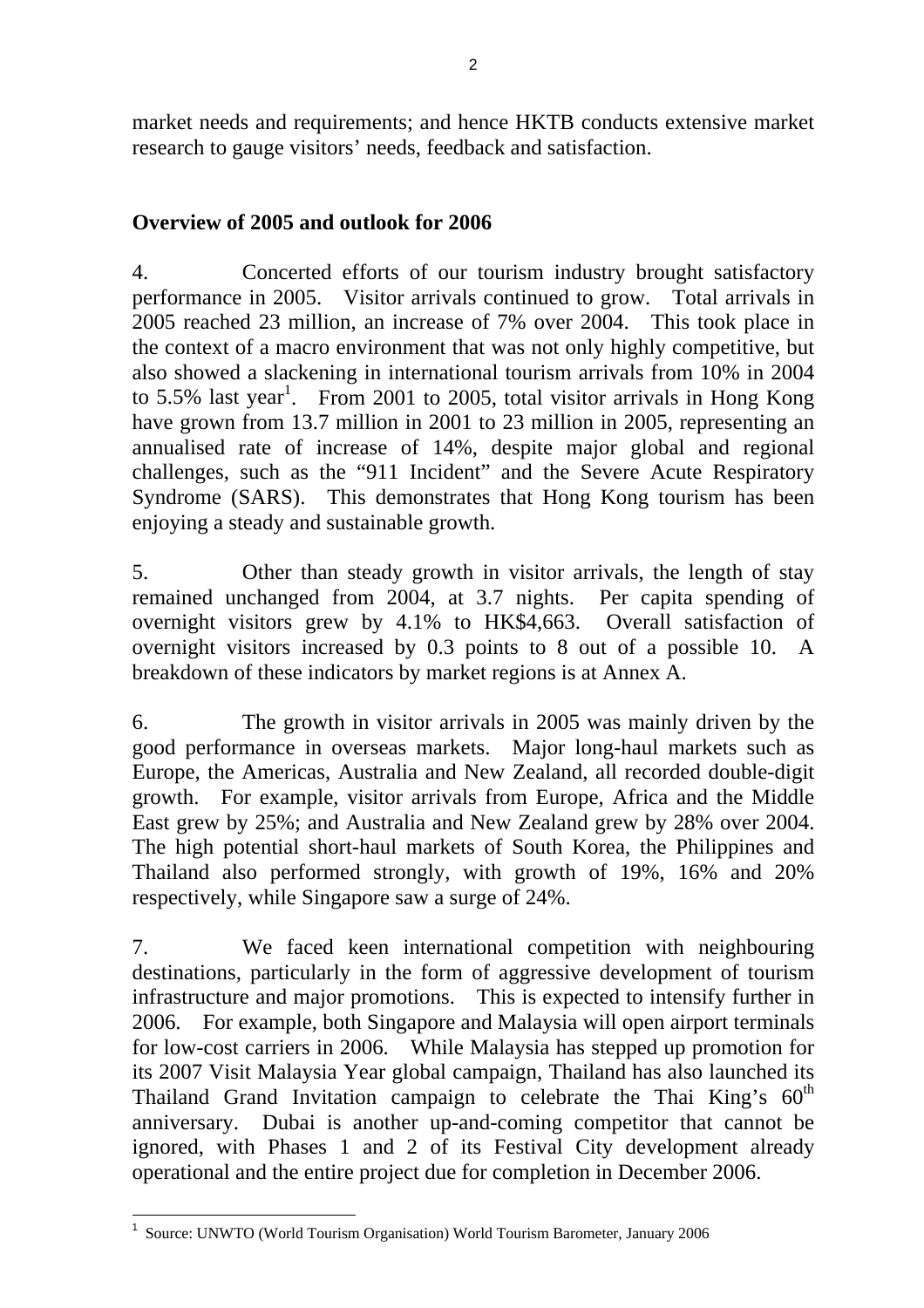8. The growth of outbound travel in the Mainland slowed down from 42% in 2004 to 7% last year. Against this, Mainland arrivals in Hong Kong in 2005 achieved a modest growth of 2.4% over 2004. This however compared rather favourably with other destinations such as Malaysia, Singapore and Thailand<sup>2</sup> which experienced a drop of 36%, 2.5% and 6.5% in Mainland arrivals respectively in 2005. By March 2006, Mainland China had also granted Approved Destination Status (ADS) to 81 countries, a significant increase from the 14 countries in 2000. Many other destinations are eyeing on a share of arrivals from the Mainland, our biggest source market. Competition will intensify with the concomitant increase in direct flights to Mainland cities from many overseas destinations. Domestic travel in the Mainland also posed a challenge to us. The number of domestic travellers in the Mainland was 1.21 billion in 2005, representing about 10% growth over 2004. The development of domestic travel market in Mainland is expected to grow further in 2006.

9. In light of the global tourism environment, we have to step up our promotion efforts to market Hong Kong as a preferred destination proactively and effectively. The HKTB will continue its aggressive marketing for DHKY and its range of promotions targeting business and family visitors. It will join hands with the tourism industry to leverage on the synergy in marketing networks and promotional efforts amongst the hoteliers, airlines, tour operators, catering and retail businesses etc. Its strategic objectives and business plan for 2006-07 are discussed in the ensuing paragraphs.

10. For 2006, the HKTB will remain cautious on the outlook of the tourism industry in 2006. It projects that overall tourism arrivals to Hong Kong in 2006 will continue to grow steadily. It continues to build flexibility into all its plans and activities so as to remain responsive to changes in the global environment or other challenges such as health risks. For example, several activities planned for the launch of DHKY in short-haul markets were postponed from late 2005 to 2006 due to heightened fears of the spread of Avian Flu. To tie in with the launching time of major new attractions, such as Ngong Ping 360 and the Hong Kong Wetland Park in 2006, the HKTB has also rescheduled several major international promotions and activities linked to the 2006 DHKY campaign to the second half of 2006. The HKTB will continue to closely monitor the market and take proactive measures as appropriate.

 2 Mainland arrivals in Thailand is from January to October 2005.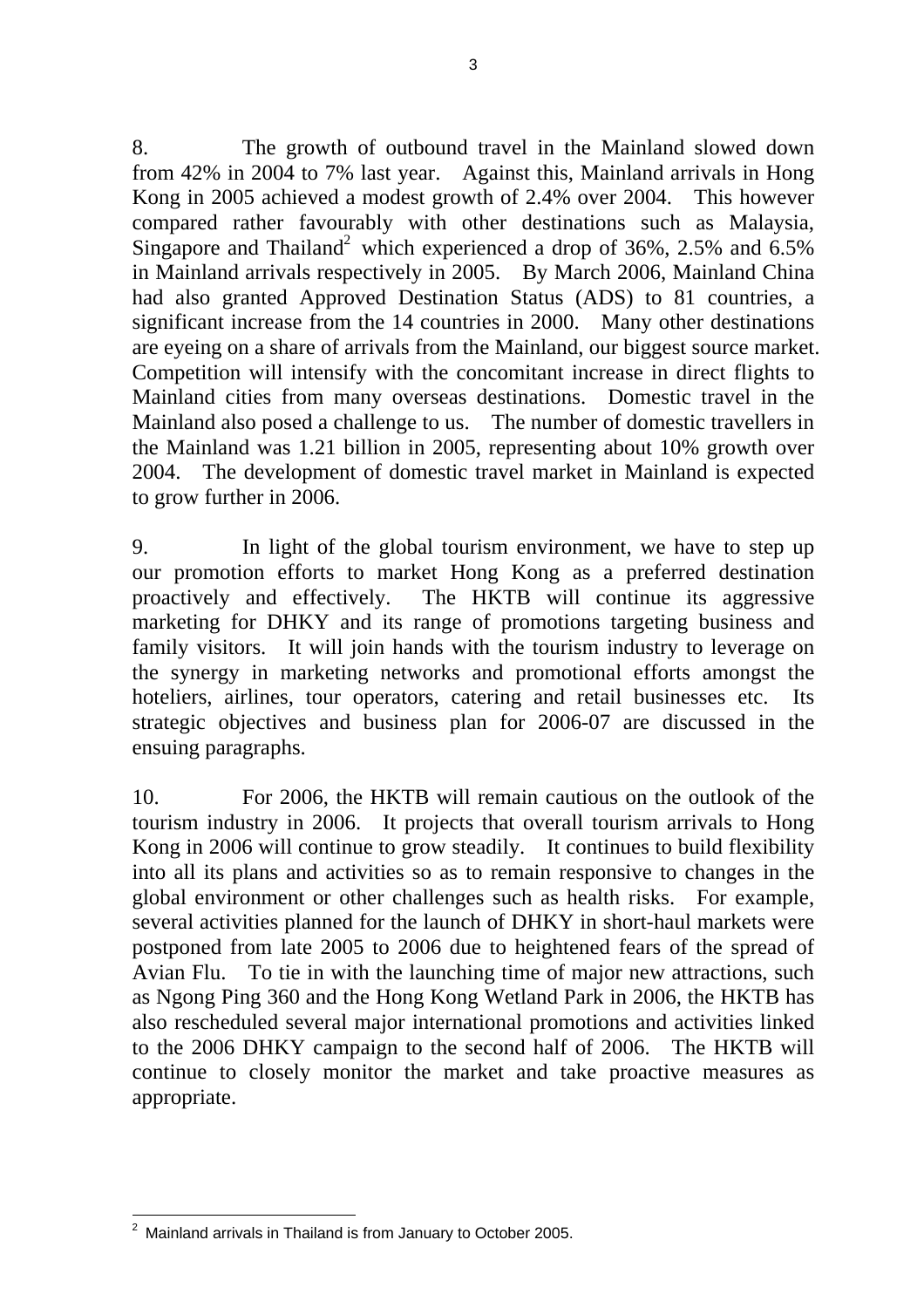## **Strategic objectives for 2006**

11. The HKTB launched the DHKY global marketing campaign in May 2005 to capture the opportunities created by Hong Kong's new tourism attractions, to raise the city's profile internationally, to showcase its new image and to sustain the growth in visitor arrivals in the future.

12. The HKTB will continue to capitalise on Hong Kong's existing strengths as a destination, including shopping, dining, the East-meets-West culture, and the contrasts of city and countryside. It will also build on the very popular mega events, including the Chinese New Year Parade, the Culture and Heritage Celebration, Hong Kong Shopping Festival and WinterFest. With all these and the city's new attractions, the HKTB will position Hong Kong as a "must-visit" destination with diversified appeal to suit different markets and segments, to attract arrivals from identified high-yield and high potential segments, especially family and business visitors, and to stimulate their spending while in Hong Kong.

#### Strategic focus

13. To achieve the above strategic objectives, the DHKY campaign will continue to be the core of the global marketing programmes and activities for 2006-07. On this basis, the HKTB aims to maintain a balanced portfolio of visitors and thus healthy growth in arrivals from all key markets. This is a prudent strategy designed not only to balance risks resulting from unforeseen events that may affect certain markets, but also to uphold Hong Kong's international image as Asia's World City, which is crucial to reinforcing perceptions of this metropolitan city as a "must-visit" destination.

14. The HKTB has tailored its marketing plans for different markets, based on its extensive market research. It has a comprehensive range of research tools including the Departing Visitor Survey, which is on-going and conducted at major exit ports, surveys on mega events to gauge visitors satisfaction, quantitative tracking surveys of potential visitors in key markets, as well as qualitative surveys, including the use of focus groups involving potential and previous visitors to Hong Kong, and in-depth interviews with representatives of the travel trade.

15. Based on its market research, the HKTB has a balanced portfolio of marketing plans focusing on 16 key markets that together contribute some 93% of total arrivals to Hong Kong. To ensure effective investment and marketing, and thus maximise return, these markets are prioritised into four categories. They are priority markets, primary markets, secondary markets, and emerging markets, based on their current contribution in the portfolio, future potential and strategic importance.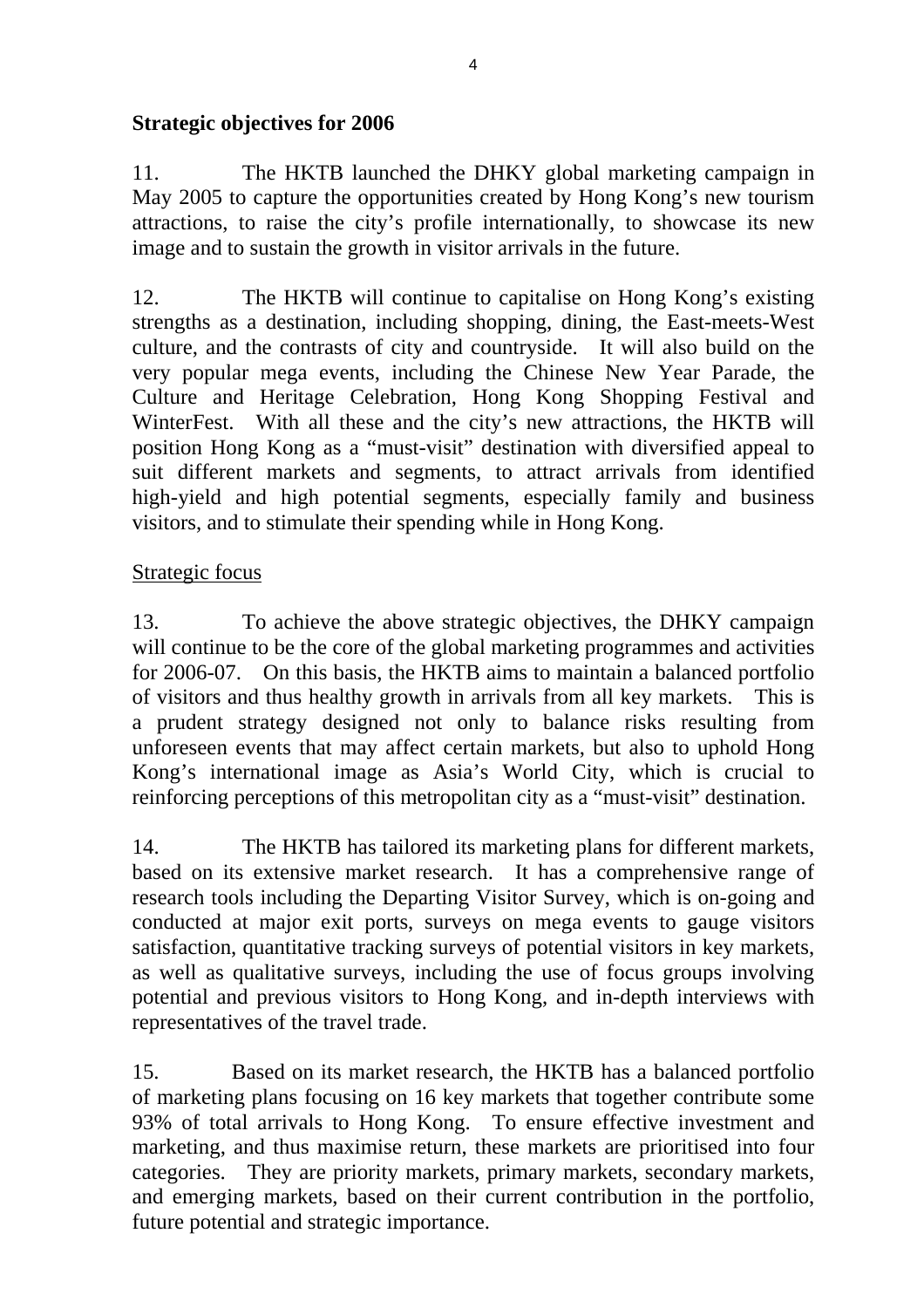16. *Priority markets* for Hong Kong include Mainland China, Taiwan, Japan, South Korea, and the USA. In these markets, the HKTB aims to maintain visitor growth and volume by expanding its reach to secondary regions and cities, and tapping into growing high potential segments, such as consumption visitors in the Mainland<sup>3</sup>, incentives in Taiwan<sup>4</sup>, the weekend getaway young segment in Japan and South Korea, and ethnic segments<sup>5</sup> in the USA.

17. *Primary markets* for Hong Kong include countries such as Thailand, the Philippines, Singapore, Australia and the UK. The HKTB is leveraging on additional air capacity, either from increased frequencies or low-cost carriers, to exploit the full potential of such markets. In Southeast Asian markets, the focus is on the growing family and young segments, which have high interest in Hong Kong's new attractions. As to the long haul markets where the appeal lies in culture and heritage, the HKTB aims to expand the target base by including Hong Kong in multi-destination itineraries<sup>6</sup> or stop-over packages<sup>7</sup>.

18. *Secondary markets* for Hong Kong are countries such as Malaysia, Indonesia, Canada, Germany and France. The focus in such markets is to identify and invest in pockets of opportunity for growth, such as the Muslim segment in Malaysia, ethnic Asian segments in Canada, and multi-destination itineraries linking Hong Kong with Thailand or Vietnam for German visitors.

19. *Emerging markets* such as India, Russia and the Netherlands are still in the exploration and early development stages. In India, the HKTB is focusing on encouraging high end business visitors to bring companions, or to re-visit for leisure. In Russia, it is targeting the travel trade to establish an effective network and increase awareness and knowledge of Hong Kong. Preliminary analysis shows good potential from the Netherlands. The HKTB will conduct further research in this country to map out the development strategy.

<sup>-&</sup>lt;br>3 Consumption visitors from the Mainland include short-stay arrivals in Hong Kong for shopping, entertainment etc under the Individual Visit Scheme (IVS)

With the increase in new meeting and themed venues in Hong Kong, the HKTB has identified growth opportunities for corporate incentive travel from Taiwan

Ethnic segments in the USA refer to Americans of Asian origin, eg, Chinese, Vietnamese, etc  $\frac{6}{5}$ 

Multi-destination itineraries package Hong Kong together with other nearby cities around a theme, e.g. golf and relaxation; gourmet dining

Stop-over packages refer to overnight stays on long-haul routes transiting via Hong Kong, e.g., Australia to Europe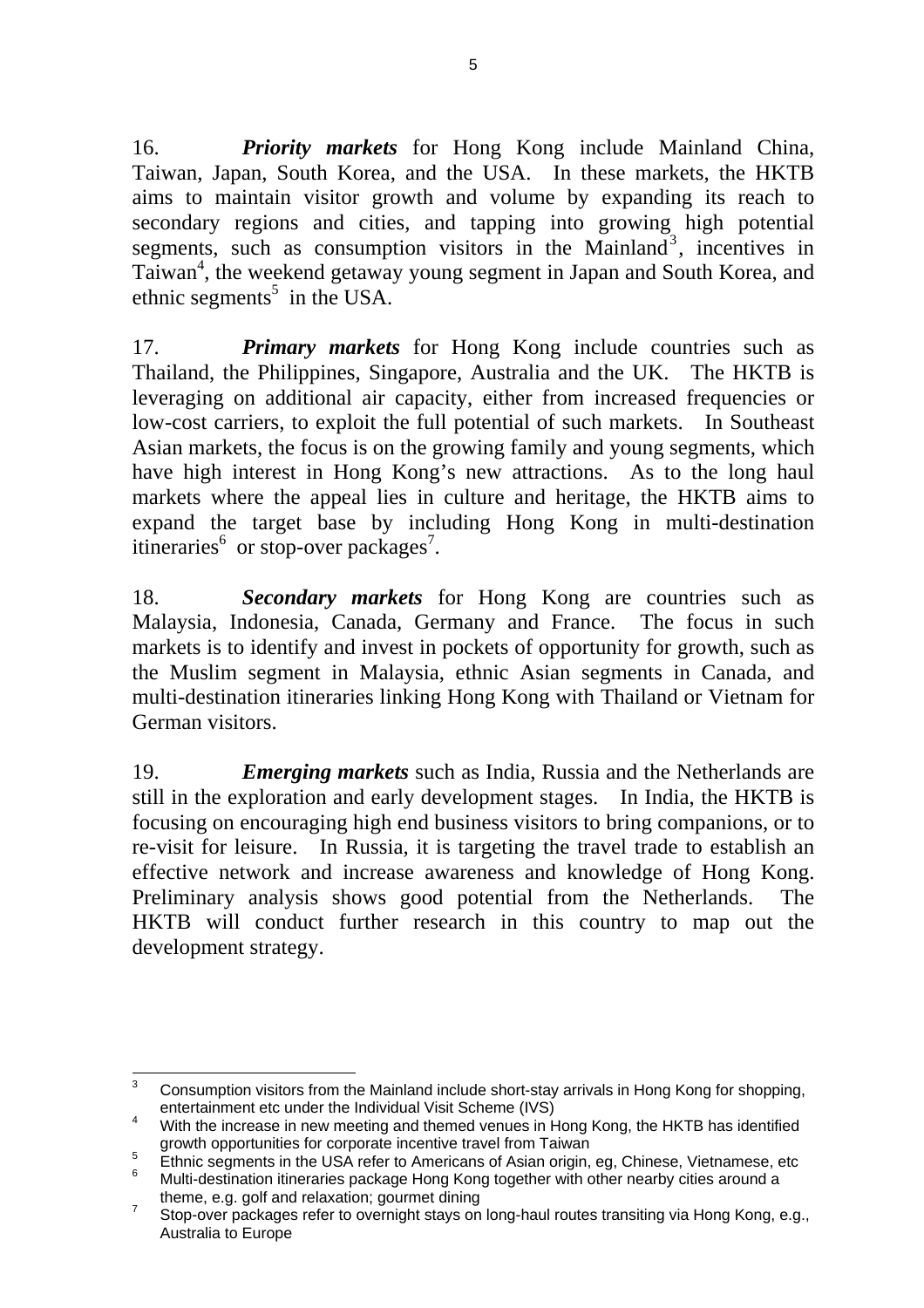#### Segment development

20. To optimise overall return on investment and establish solid foundations for future growth, the HKTB has identified several high-yield and high potential segments. These include the meeting, incentive, convention and exhibition (MICE) segment, the business visitor segment, and the family segment.

21. To develop the high-yield *MICE segment*, the HKTB is capitalising on the Mainland's increasing importance as an economic powerhouse and Hong Kong's gateway role. The objectives are two-fold: to reinforce the city's position as a premier convention and exhibition destination; and raise its profile by maximising public-relations opportunities for major winning bids and events. For meeting and incentive visitors, greater emphasis is being placed on the Mainland and other short haul markets likely to be attracted by Hong Kong's new attractions.

22. To increase the contribution of the *business visitor segment*, the HKTB is leveraging on its DHKY global marketing campaign and mega events to induce extended stays, encourage companion travel and revisits for leisure, and stimulate higher spending at destination. The HKTB also partners with airlines and rides on business-related media and corporate databases to reach potential business travellers, and is expanding distribution of the *Leisure Guide for Business Travellers* through a range of channels overseas.

23. For the *family segment*, the HKTB positions Hong Kong as a family-friendly destination by packaging new attractions with existing favourites such as the Ocean Park and The Peak, and by leveraging on those mega events that tie in with the summer and winter school holidays. Especially in the Mainland, it also targets children to influence travel decisions through cooperation with education bureaux, school programmes, children's TV channels and family/child-related consumer brands. While most family-related activities are aimed at short haul markets, increased air capacity on the "kangaroo route" to Europe (where flights from Australia will take Hong Kong as a stop-over point) offers opportunities to target families in Australia. In the first few months of 2006, these segments performed satisfactorily.

24. Key segments showed satisfactory growth in the first quarter of 2006, with overnight business arrivals increasing by 11.9% and overnight family visitors by 25.8% over the same period last year.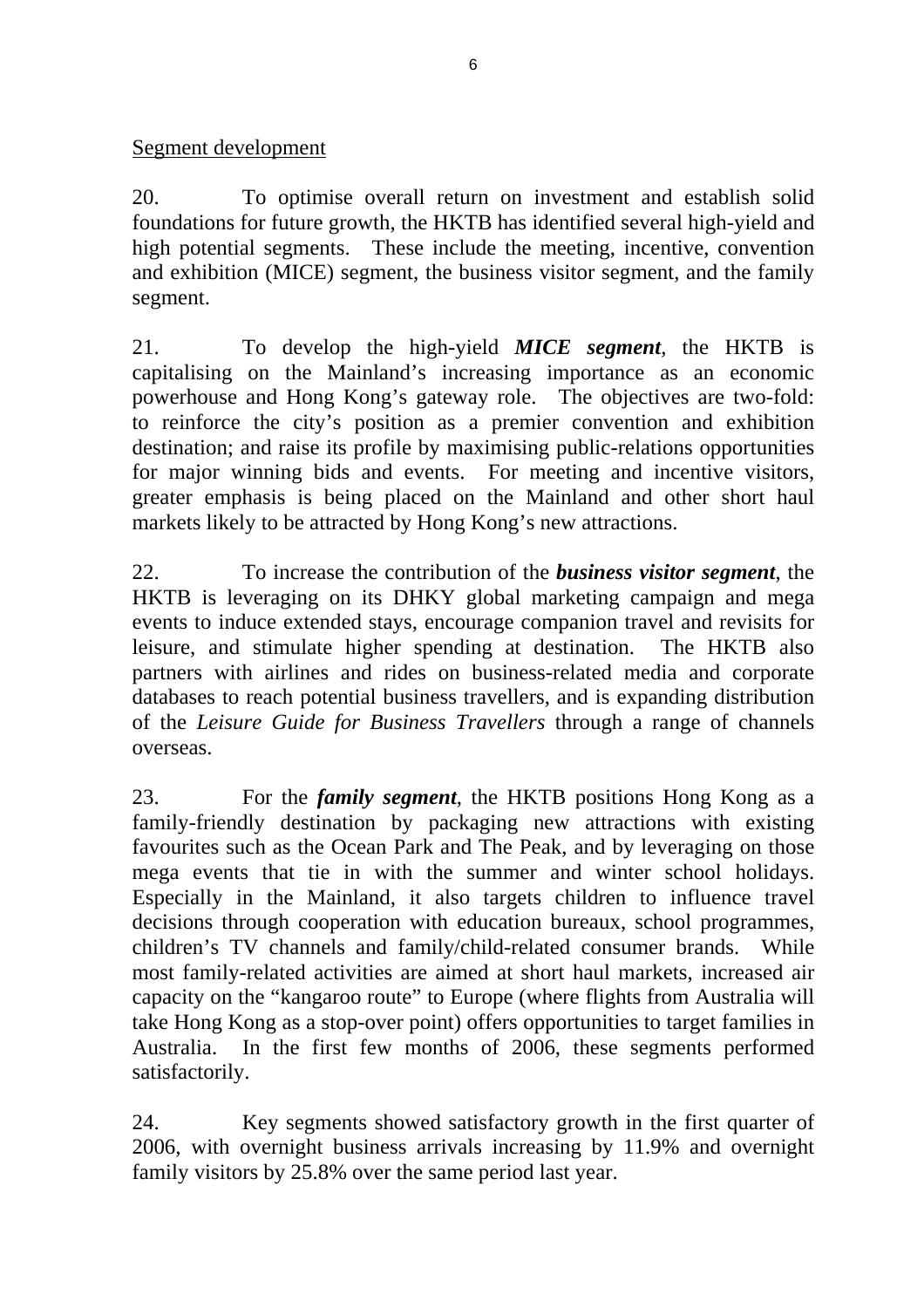#### Product development

25. Apart from the market and segment prioritisation above, the HKTB will continue to dedicate resources in enhancing the quality of travel experience of visitors while they are in Hong Kong, through the development of tourism products that cater for the needs and taste of different markets and segments. Mega events will be staged to appeal to them. For example, the Culture and Heritage Celebration held in April and May 2006 and the Mid Autumn Lantern Festival to be held in September are a perfect choice for long haul markets as well as family and business visitor segments. The Hong Kong Shopping Festival and Winterfest will drive visitor arrivals from the short-haul markets, such as South East Asia and Japan.

26. On tourism itineraries, the HKTB will, for example, package cultural and heritage clusters to capitalise on the tourism assets on Lantau Island, highlighting the new attractions, such as Wisdom Path and Ngong Ping 360, as well as the all-time favourites such as Tai O, Po Lin Monastery and Giant Buddha, and Mui Wo. It will also explore new itineraries themed around our history that features Dr Sun Yat Sen Trail and other interesting colonial architectures. To meet the increasing interest in and demand for green tourism itineraries, a visitor-friendly "Nature Kaleidoscope" that features the green side of Hong Kong will be developed. It will complement the Hong Kong Wetland Park opened in May 2006.

27. To further enhance visitors' experience and protect consumer interest, the HKTB will continue its efforts in enhancing the Quality Tourism Services (QTS) Scheme so as to reinforce Hong Kong's reputation as a "Shopping Paradise". Enhancement efforts include stepping up the promotion of Hong Kong's image as a quality tourism destination, expanding coverage of the Scheme to include more tourism-related sectors, such as guesthouses, and stepping up surveillance and complaint handling mechanism to afford better protection to visitors.

#### Engagement with the travel trade

28. To ensure the effectiveness of its activities, the HKTB remains continually and proactively engaged with its partners in the industry. In launching the DHKY campaign in May 2005, the HKTB joined hands with its local and international partners to identify possible areas for co-operation. The HKTB's overseas offices work closely with the travel industry to ensure Hong Kong's new and existing tourism assets are included in the travel packages and brochures being distributed by overseas travel agents. Subsequent familiarisation visits to Hong Kong were organised by the HKTB for product planners and travel agents from overseas. Such visits have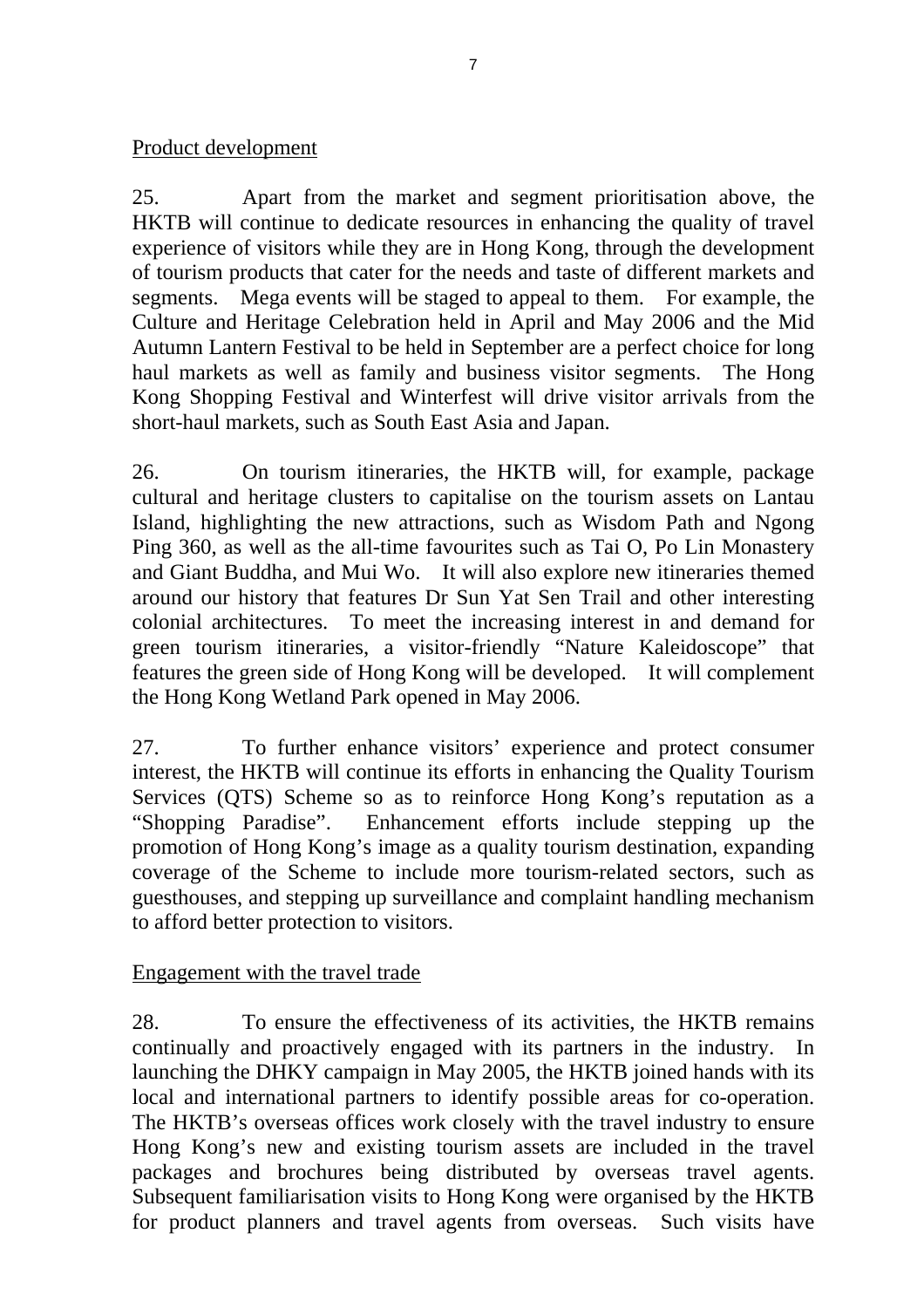offered enhanced platforms for co-operation. The HKTB also works closely with airlines and hotels to create travel packages and promotions for targeted markets and segments, and to bring key partners to Hong Kong. For example, the Cathay Pacific Airways is a key partner in the Hong Kong Salutes the World $8$  promotional platform in late June 2006, flying more than 320 members of the international trade and media to experience the city's diverse attractions. The travel trade is generally appreciative of the HKTB's efforts to promote Hong Kong's new tourism products and create business platform for the trade under the DHKY campaign. For example, the Taiwanese travel trade has created new itineraries involving premium offerings in Hong Kong to tap their high-end customers, while one of the largest German distributors, Gebeco, finds it particularly useful for the HKTB to promote the green and cultural side of Hong Kong, which add new and exciting dimensions to their offerings. The local tourism-related trade particularly values the business platform created by the various Mega Events.

#### **Work Plan for 2006-07**

29. Based on the strategies, the HKTB has drawn up a two-year work plan for 2005-06 and 2006-07 to strengthen the promotion of the new image of Hong Kong. Apart from the on-going initiatives, the key components of the work plan are the DHKY global marketing campaign, the Family and Business Visitors Booster Programme and the enhancement of the QTS Scheme. The work plan is highlighted in paragraphs 30 to 32 and set out in further detail, with progress of implementation in 2005-06, at Annex B.

30. The 2006 DHKY Campaign is a new and special two-year global marketing campaign lasting from 2005-06 to 2006-07. The objective of the Campaign is to establish Hong Kong as a "must-visit" destination and promote a new image of Hong Kong by leveraging on the opening of various tourism projects in 2005 and 2006. The marketing initiatives will cover 16 key markets and other emerging markets. It helps to strengthen HKTB's regular marketing activities which together comprise a series of worldwide publicity and promotional activities targeting consumers, the travel trade as well as the media. Specifically, the HKTB has –

- (a) launched more promotions targeting the international travel trade to increase their know how of Hong Kong's new tourism products and hence desire to develop new tour itineraries of Hong Kong;
- (b) launched more vigorous promotions targeting the consumers to raise their awareness of Hong Kong's

l  $8$  Hong Kong Salutes the World is a global familiarisation programme for top travel trade and media partners.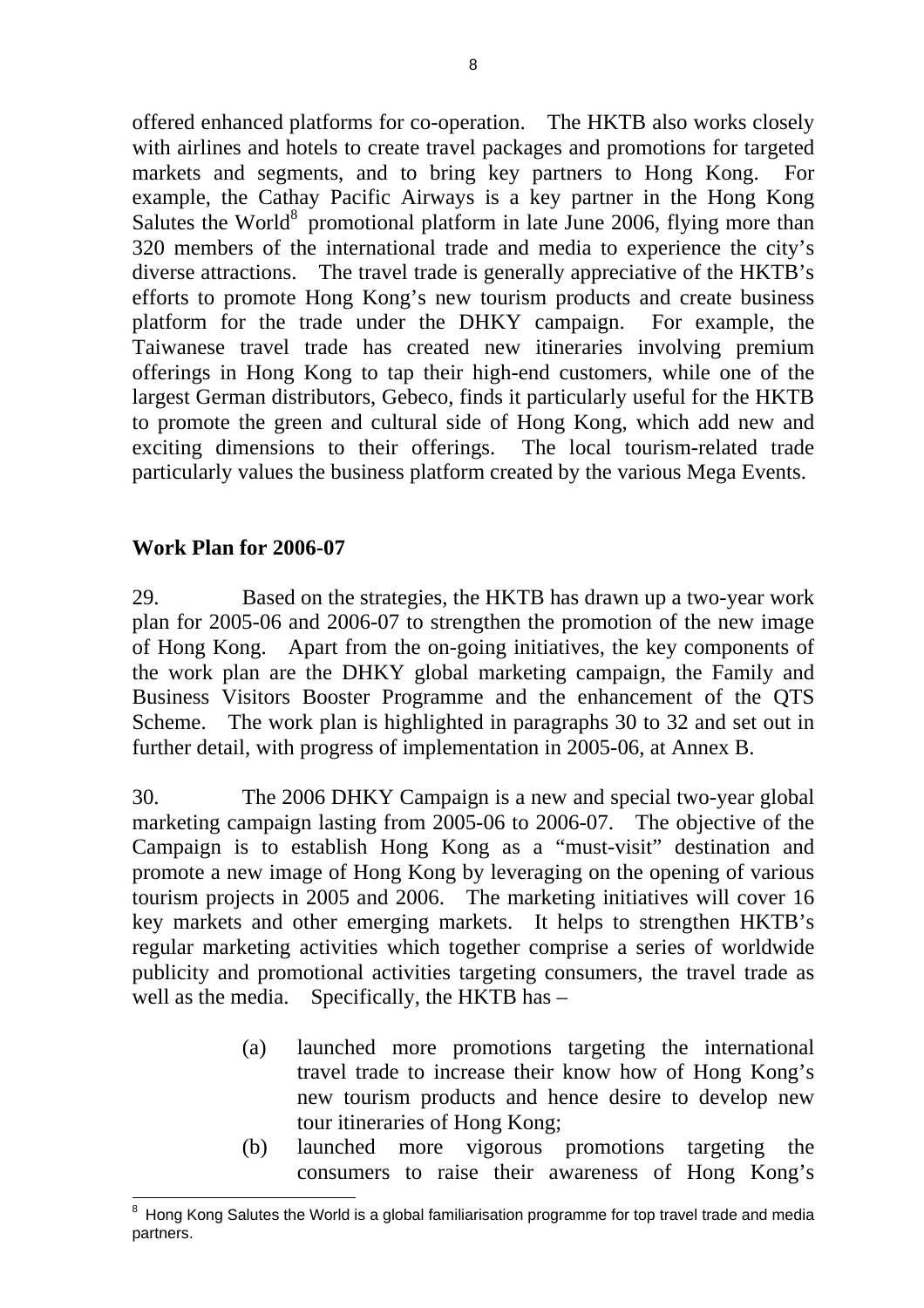diversity, and desire to visit Hong Kong;

- (c) used both print and electronic media, as well as launched promotions with strategic partners such as retail trade, travel websites, travel magazines to leverage on their customer base and information dissemination channels;
- (d) stepped up promotions in Mainland China in particular to leverage on the growth potential of the market; and
- (e) stepped up efforts to generate publicity for Hong Kong overseas through the effective means of the media, including TV stations, radio stations, print media, internet and travel trade media.

31. The Family and Business Visitors Booster Programme aims at stimulating growth in visitor arrivals and tourism spending of the two high potential segments of family and business visitors. The additional funding enables the HKTB to stage and leverage on the mega events that are well received by visitors and introduce products and promotional activities targeting these two segments so as to attract them to extend their stay and stimulate their spending. To generate incremental arrivals, the HKTB will step up overseas promotions of the events and collaborate with the trade to offer attractive packages and complementary itineraries targeting these two segments so as to maximise their awareness and encourage them to visit Hong Kong.

32. The QTS Scheme will be enhanced to further the consumer protection of visitors. The HKTB will continue to expand the scope of the Scheme to cover more tourism-related sectors, for example, guesthouses. It will also continue to increase visitor awareness of the Scheme by stepping up targeted promotion and publicity in key markets such as the Mainland and North Asia, such as Japan and Korea.

## **Funding for promotional efforts**

33. For 2006-07, the subvention to the HKTB is \$466.15 million. In addition, a total of \$470 million non-recurrent additional funding was earmarked for 2005-06 and 2006-07 for the HKTB to launch the DHKY global marketing campaign and a promotional programme targeted at business and family visitors, and to enhance its QTS Scheme in 2005-06 and 2006-07.

34. Marketing and promotion will remain the core business of the HKTB. Marketing expenditure comprises 73% of its total expenditure. The rest is for staff and office expenses. Marketing expenditure is divided into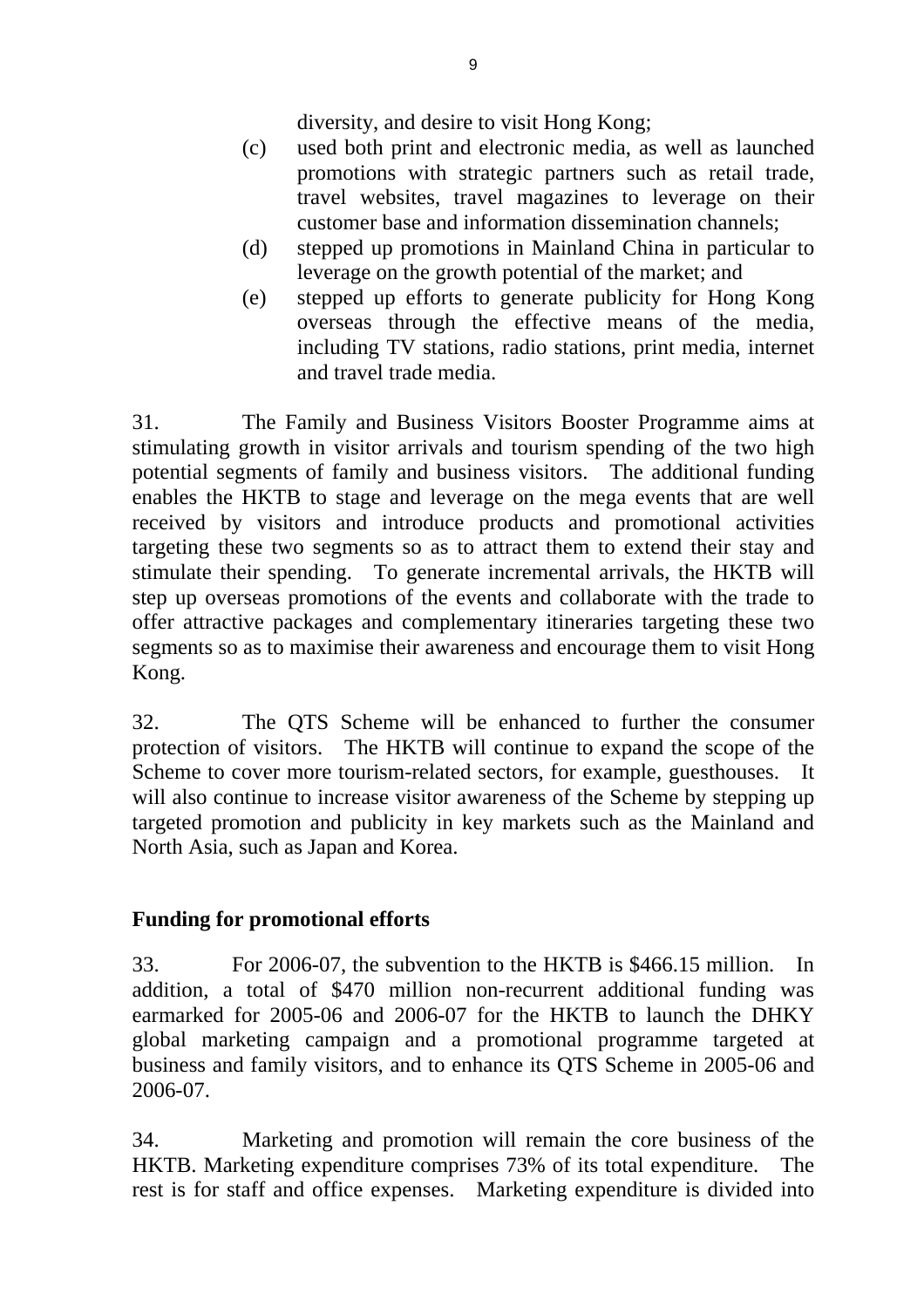marketing resources directly allocated to 16 major markets  $9(45.7\%)$ , marketing support expenditure incurred in Hong Kong to support worldwide marketing activities (26.3%), and destination marketing expenditure (28%). As marketing expenditure has to be allocated to 16 markets, the HKTB has to set priorities carefully so as to reflect the strategy of developing a balanced market portfolio. Take 2006 for example, the marketing expenditure for our third largest source market, the USA, will be about \$36.7 million; and that for a short haul market, such as Malaysia, will only be \$3.87 million. Such marketing expenditure will be spent not only on advertisement, but also on consumer promotion such as consumer roadshows, and collaboration with the trade in promoting travel packages and offers.<sup>10</sup>

## **Monitoring Mechanisms**

35. The HKTB is a statutory organisation set up under the HKTB Ordinance. Its governing body, i.e. the Board, is appointed by the Chief Executive and consists of 20 members representing a wide spectrum of membership including passenger carriers, hotel operators, licensed travel agents, tour operators, retailers and restaurant operators, and relevant professionals. The HKTB is subject to a range of statutory and administrative checks and balances to ensure its transparency and accountability to the public in the performance of its statutory functions. For example, under the HKTB Ordinance, the annual financial statement of the HKTB is to be audited by an external auditor appointed by the Government; and its annual report of activities will have to be submitted to the Chief Executive and shall be laid before the Legislative Council. In addition, the HKTB is also a "public body" as defined under the Prevention of Bribery Ordinance and is subject to the Director of Audit's scrutiny.

36. The HKTB has an established mechanism of financial monitoring and internal audit to ensure cost-effectiveness of its promotional activities. Its work plan and budget, progress and effectiveness of marketing programmes, financial procedures and guidelines are all vetted and monitored by relevant Committees established under the Board, namely –

 9 16 major market include the USA, Japan, Mainland, Taiwan, the UK, South Korea, Australia, Germany, Singapore, Canada, India, Thailand, France, the Philippines, Malaysia, and Indonesia.<br><sup>10</sup> For example, the HKTB is currently promoting the 2006 Hong Kong Shopping Festival in the

USA through an integrated nationwide campaign in co-operation with Cathay Pacific Airways and luggage manufacturer Samsonite. The campaign, which runs between April and August, is aimed at targeted segments in major cities, and involves in-store, internet, direct marketing, culture-centric, and print and broadcast media elements, as well as the celebrity endorsement of actor Michael York.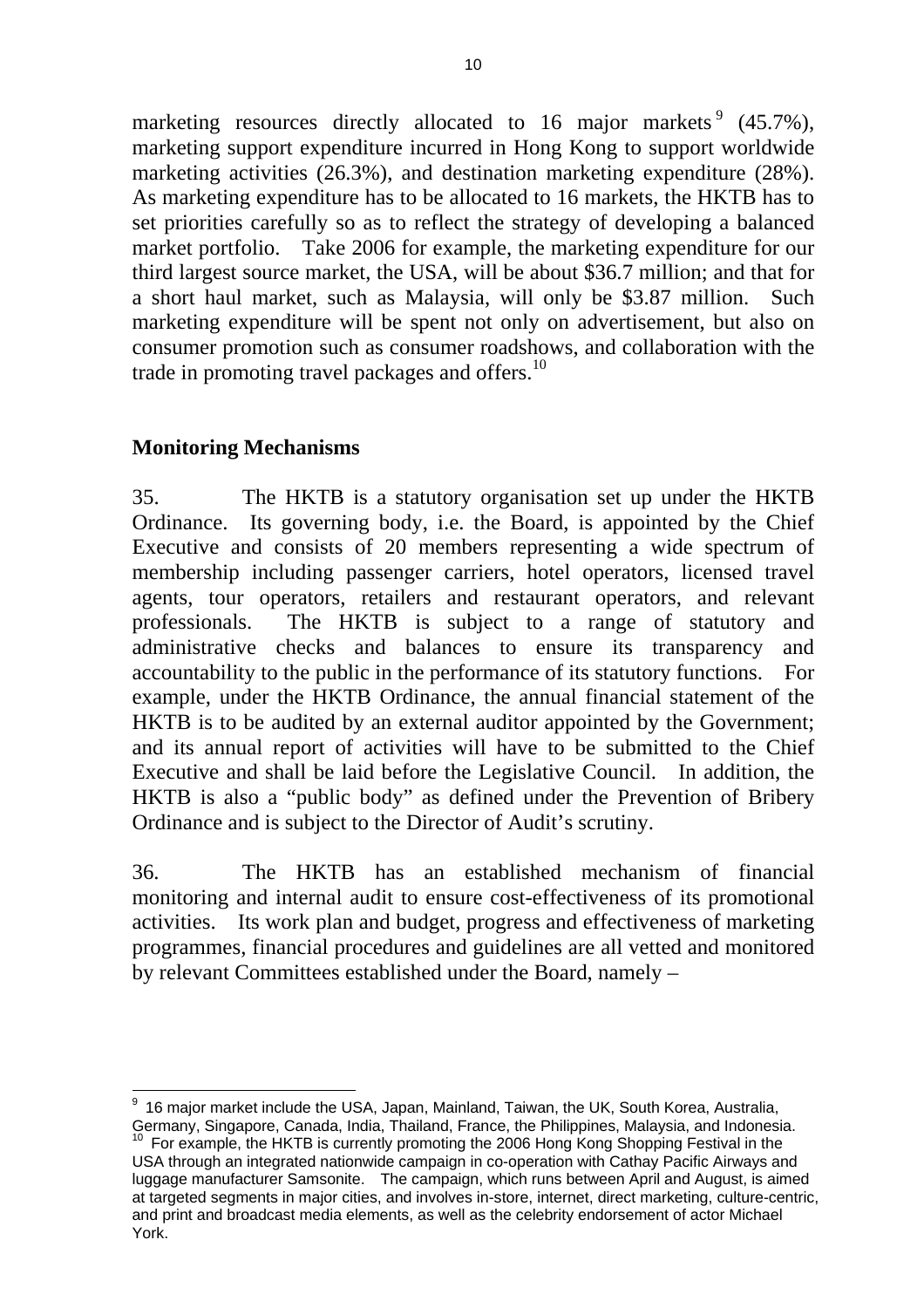- (a) Audit Committee
	- to provide advice to the Board on corporate governance matters and adequacy of internal controls; review and endorse the annual audit plan of critical operations and annual audited financial statement before submission to the Board; review findings from the internal audit assignments and other external agencies, e.g. ICAC, and implementation of agreed actions.
- (b) Staff and Finance Committee
	- to monitor the HKTB's human resources and financial policies, including its annual budget, audited accounts, and also remuneration policies and salary adjustment levels;
- (c) Marketing and Business Development Committee
	- to provide strategic input and advice on the HKTB's marketing direction and business development, as well as review and endorse its business plan; and
- (d) Product and Event Committee
	- to review and approve the product and event strategy plan as well as the concepts and implementation of mega events, in order to monitor the cost effectiveness of the products and events.

37. Moreover, to track the effectiveness of the promotional programmes and activities, the HKTB has established four objective Key Performance Indicators (KPIs), including visitor arrivals, length of stay, satisfaction level and spending of visitors. These four KPIs are being constantly tracked and monitored through different surveys to ensure that the marketing efforts achieve the desired results. For example, the HKTB will conduct surveys after mega events like the International Chinese New Year Parade to check the visitor arrivals, length of stay and spending during the event period, and also track the response of visitors such as their satisfaction level of the event, their intention to revisit Hong Kong, their interest to participate in the same event again, whether they would recommend to friends and relatives, etc. This will measure the effectiveness of the event, and serve as useful reference for the HKTB for organising similar events in future.

38. For effective monitoring, the Government has requested the HKTB to maintain separate accounts for managing and auditing the additional funding for 2005-06 and 2006-07; and to submit a separate audited account and financial report to the Government. The Board submits quarterly reports to the Government to report on how it uses the additional funds and progress of the initiatives.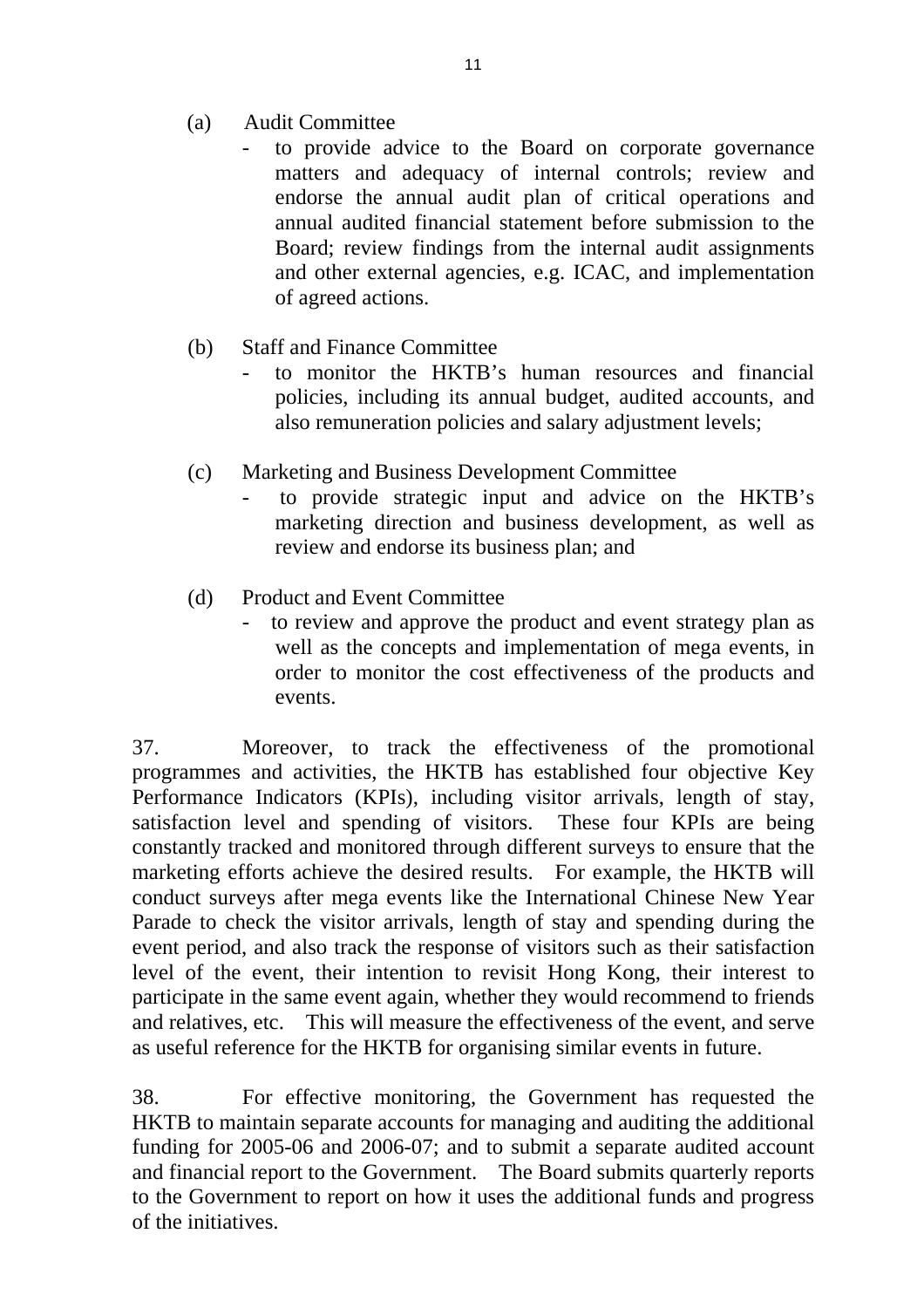39. There is therefore an established mechanism in monitoring resources deployment by the HKTB, both by its governing body and by the Government. The HKTB will continue its efforts in promoting Hong Kong according to the strategic objectives identified for the two-year business plan in 2005-06 and 2006-07.

Hong Kong Tourism Board Economic Development and Labour Bureau 20 June 2006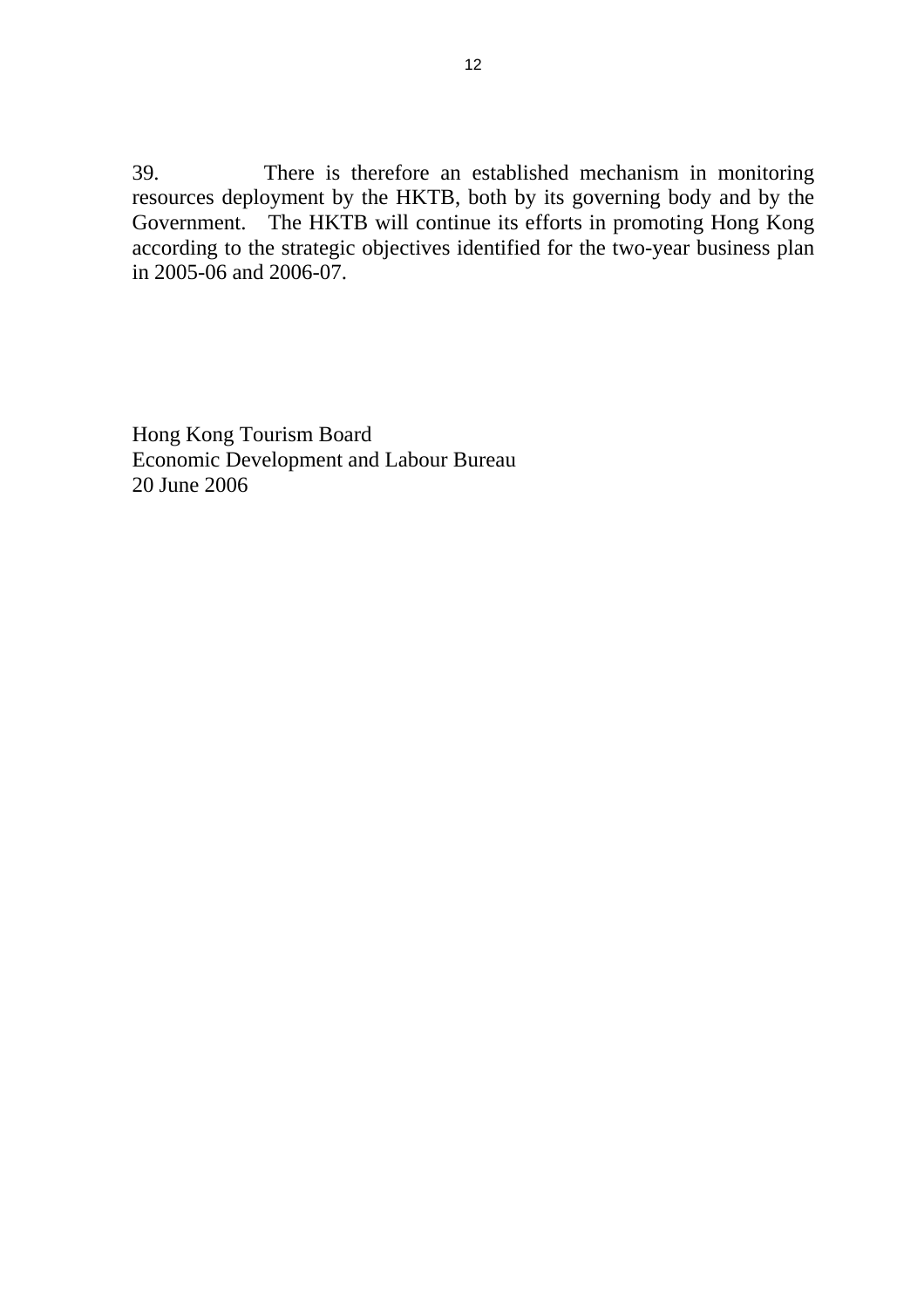# **Tourism performance indicators by market regions**

|                            |            |                 |          | <b>Length of Stay</b> |                      | <b>Per Capita Spending</b> | <b>Satisfaction</b>  |                      |      |
|----------------------------|------------|-----------------|----------|-----------------------|----------------------|----------------------------|----------------------|----------------------|------|
|                            |            | <b>Arrivals</b> |          |                       | (Overnight Visitors) |                            | (Overnight Visitors) | (Overnight Visitors) |      |
| <b>Region of Residence</b> | 2004       | 2005            | % Growth | 2004                  | 2005                 | 2004                       | 2005                 | 2004                 | 2005 |
| The Americas               | 1,399,572  | 1,565,350       | 11.8%    | 3.4                   | 3.4                  | \$5,250                    | \$5,477              | 8.2                  | 8.6  |
| Europe, Africa & the       | 1,379,992  | 1,725,552       |          | 3.4                   | 3.3                  | \$5,122                    | \$5,331              | 8.0                  | 8.3  |
| <b>Middle East</b>         |            |                 | 25.0%    |                       |                      |                            |                      |                      |      |
| Australia, NZ & South      | 483,247    | 620,217         |          | 3.5                   | 3.4                  | \$5,072                    | \$5,068              | 8.0                  | 8.2  |
| Pacific                    |            |                 | 28.3%    |                       |                      |                            |                      |                      |      |
| North Asia                 | 1,665,440  | 1,853,328       | 11.3%    | 2.2                   | 2.2                  | \$4,112                    | \$4,300              | 7.4                  | 7.9  |
| South & Southeast Asia     | 2,077,684  | 2,412,974       | 16.1%    | 3.2                   | 3.2                  | \$4,350                    | \$4,377              | 7.5                  | 7.9  |
| Taiwan                     | 2,074,795  | 2,130,565       | 2.7%     | 2.5                   | 2.5                  | \$4,789                    | \$4,916              | 7.3                  | 7.7  |
| Macau                      | 484,038    | 510,031         | 5.4%     | 2.5                   | 2.3                  | \$2,554                    | \$2,765              | 7.2                  | 7.5  |
| Mainland China             | 12,245,862 | 12,541,400      | 2.4%     | 4.3                   | 4.2                  | \$4,355                    | \$4,554              | 7.7                  | 8.0  |
| <b>TOTAL</b>               | 21,810,630 | 23,359,417      | 7.1%     | 3.7                   | 3.7                  | \$4,478                    | \$4,663              | 7.7                  | 8.0  |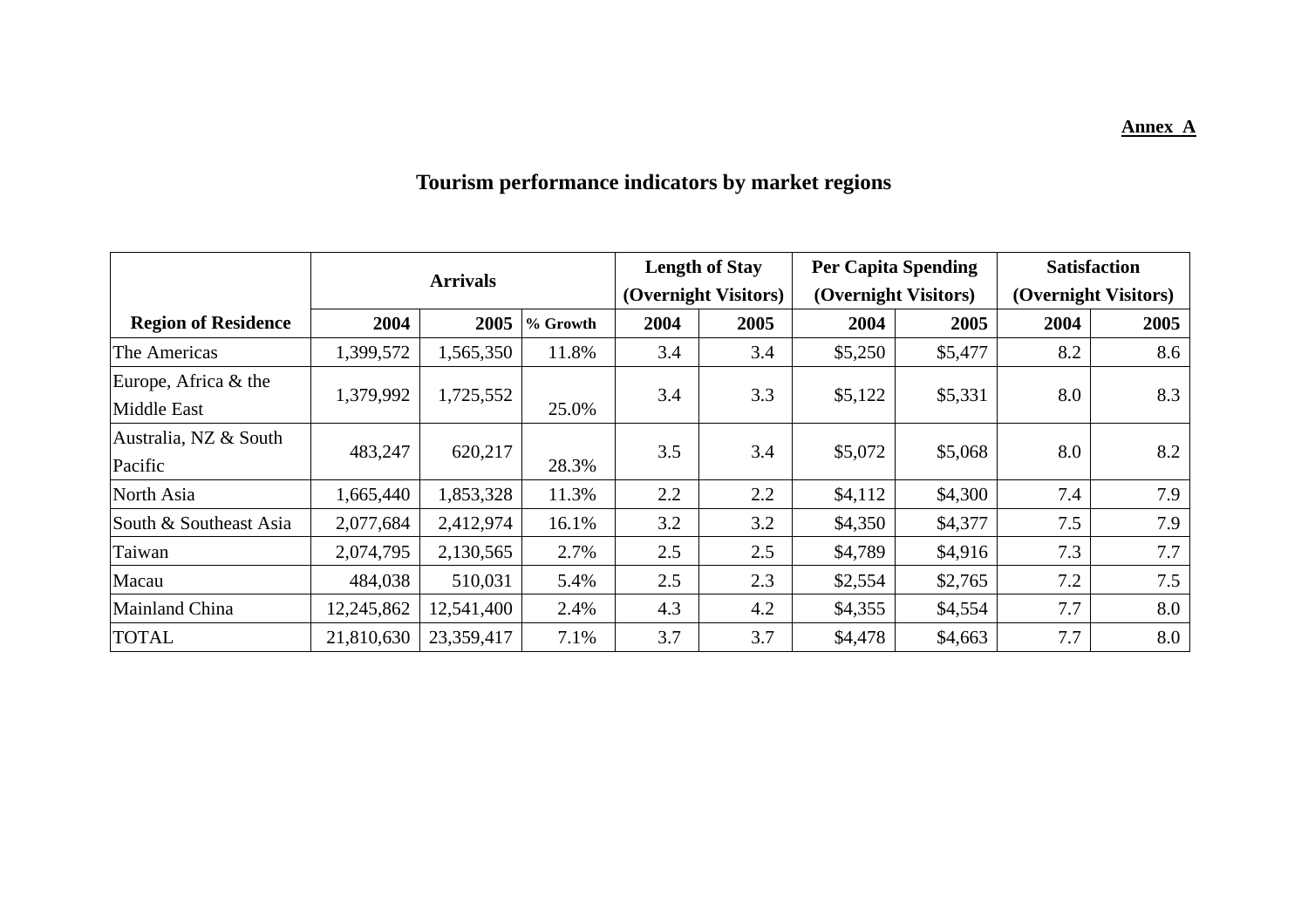## **HKTB's Work Plan of DHKY global marketing campaign, the Family and Business Visitors Booster Programme and the Enhancement of the QTS Scheme and progress of implementation in 2005-06**

## **2006 Discover Hong Kong Year**

| <b>Key Objectives</b>                | <b>Targets</b>                                                     | Progress of Implementation in 2005-06                 |
|--------------------------------------|--------------------------------------------------------------------|-------------------------------------------------------|
| <b>Trade Promotions</b>              |                                                                    |                                                       |
| (1)                                  | Trade Launch of the "2006 Discover Hong Kong Year" (DHKY) campaign |                                                       |
| To introduce new attractions,<br>(a) | To invite about 220 global travel                                  | 217 global trade representatives from 23 markets      |
| itineraries and events to the        | trade representatives (including tour                              | joined 225 local trade partners in Hong Kong to       |
| international travel trade.          | wholesalers, travel agents, airlines                               | witness the DHKY campaign launch to the travel        |
|                                      | and cruise companies) from 23                                      | trade in May 2005.                                    |
|                                      | countries and regions to Hong Kong.                                |                                                       |
|                                      |                                                                    |                                                       |
| To provide web-based training<br>(b) | To revamp the <i>Hong Kong Specialist</i>                          | The Hong Kong Specialist Website was enhanced         |
| programme for frontline staff of     | Website and arrange visits to Hong                                 | with an educational on-line game "DHKY"               |
| the travel trade.                    | Kong for 100 frontline agents as an                                | <i>Challenge</i> " to step up overseas travel agents' |
|                                      | incentive to the programme.                                        | awareness of Hong Kong's new tourism                  |
|                                      |                                                                    | 83 agent winners were invited to<br>products.         |
|                                      |                                                                    | Hong Kong.                                            |
|                                      |                                                                    |                                                       |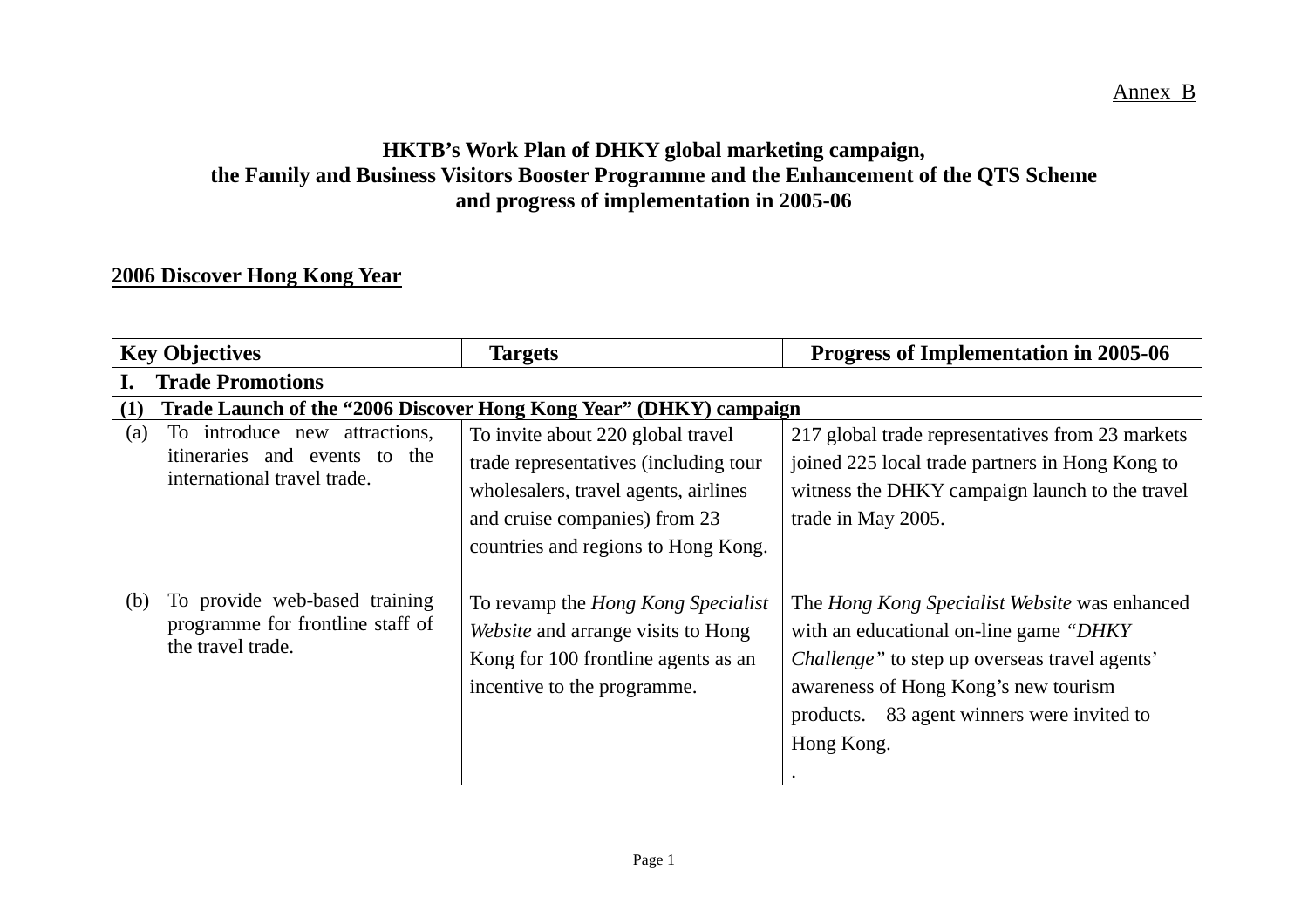|     | <b>Key Objectives</b>                                                                                                                                                                                    | <b>Targets</b>                                                                                                                                                                                                                                                                                     | Progress of Implementation in 2005-06                                                                                                       |
|-----|----------------------------------------------------------------------------------------------------------------------------------------------------------------------------------------------------------|----------------------------------------------------------------------------------------------------------------------------------------------------------------------------------------------------------------------------------------------------------------------------------------------------|---------------------------------------------------------------------------------------------------------------------------------------------|
| (c) | To participate in travel trade<br>shows in emerging markets and<br>make use of shows to organise<br>activities,<br>strengthen<br>more<br>publicity and increase the level<br>and scale of participation. | Newly added trade shows include the<br>Moscow International Travel and<br>Tourism Exhibition (MITT), while<br>trade shows with enhanced<br>participation include the International<br>Travel Expo (ITE) in Hong Kong and<br>the Pacific Asia Travel Association<br>(PATA) Travel Mart in Malaysia. | Participated in the new tradeshow MITT and<br>enhanced Hong Kong's presence in tradeshows<br>such as ITE, PATA Travel Mart.                 |
| (d) | To leverage on the 'Year of<br>France in China' in 2004/05 to<br>strengthen<br>promotions<br>in<br>France.                                                                                               | Roadshows and seminars in cities<br>such as Paris and Lyon to highlight<br>Hong Kong's tourism developments<br>and new business opportunities to the<br>travel trade.                                                                                                                              | Staged a roadshow in France covering 9 cities<br>reaching 1,200 travel agents.                                                              |
| (e) | To advertise in influential travel<br>publications and arrange for<br>interviews.                                                                                                                        | Publications include TTG China and<br>Travel Weekly.                                                                                                                                                                                                                                               | Launched print advertising in high circulation<br>magazines such as TTN China, Travel Weekly<br>Asia to introduce DHKY to the travel trade. |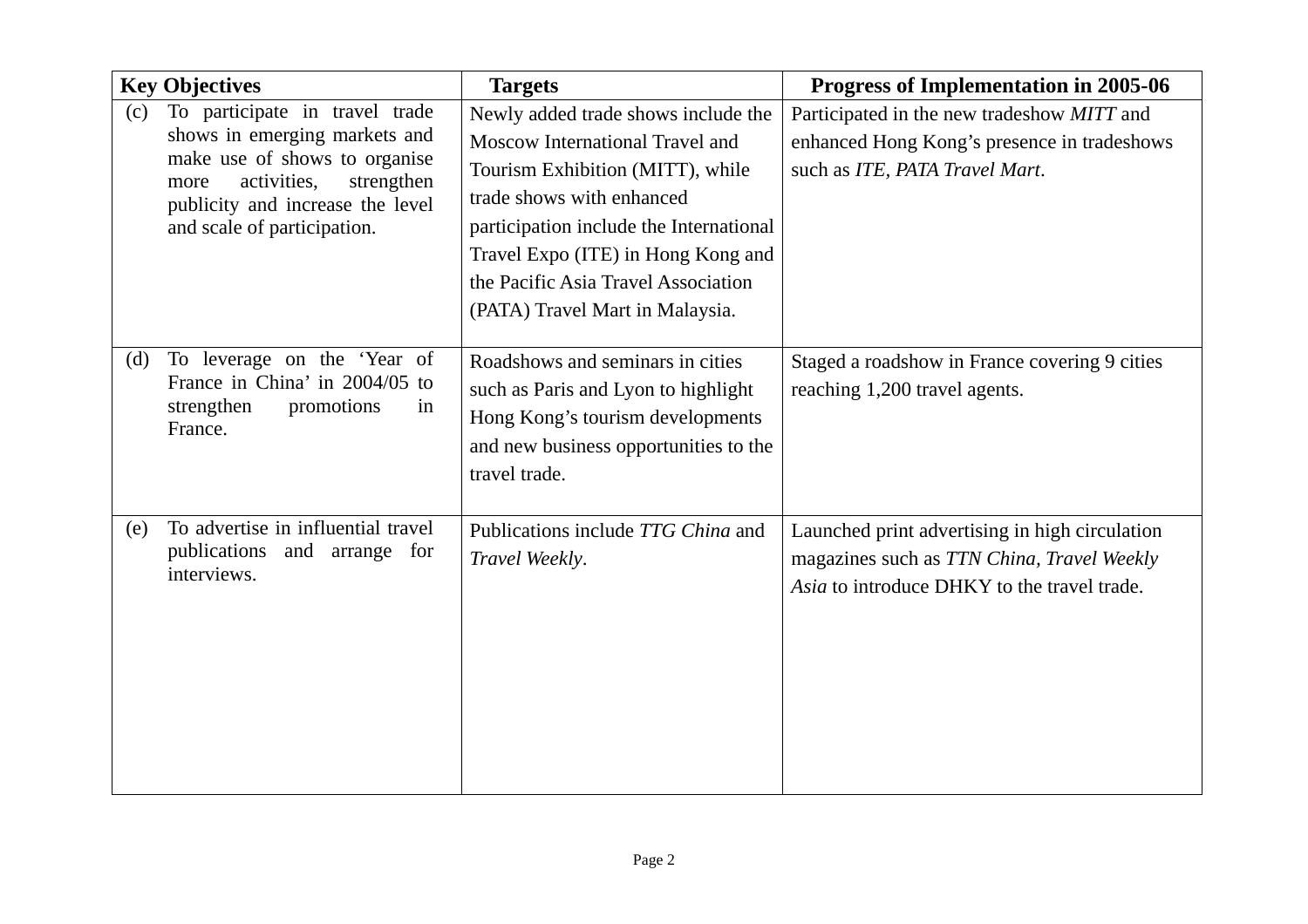|     | <b>Key Objectives</b>                                                                             | <b>Targets</b>                                                                                                                                                                                                     | Progress of Implementation in 2005-06                                                                                                                                                                                                              |
|-----|---------------------------------------------------------------------------------------------------|--------------------------------------------------------------------------------------------------------------------------------------------------------------------------------------------------------------------|----------------------------------------------------------------------------------------------------------------------------------------------------------------------------------------------------------------------------------------------------|
|     | (2) Trade Familiarisation Visits                                                                  |                                                                                                                                                                                                                    |                                                                                                                                                                                                                                                    |
| (a) | To invite trade representatives<br>and travel agents from emerging<br>markets to visit Hong Kong. | To organise an additional 12<br>familiarisation visits for trade<br>representatives from emerging<br>markets like India and the<br>Netherlands, with an estimated 180<br>participants.                             | Organised 4 additional familiarisation visits for<br>74 trade representatives from Northern Europe<br>and Middle East.                                                                                                                             |
| (b) | participation<br>To<br>increase<br>in<br>familiarisation visits from major<br>markets.            | To organise an additional 60<br>familiarisation visits for 1,620 trade<br>representatives.                                                                                                                         | Organised 9 additional familiarization visits for<br>269 trade representatives from the key markets.<br>Due to the delayed opening of the new<br>attractions, will step up the number in 2006-07 to<br>tie in with the opening of new attractions. |
| (c) | To<br>enhance<br>global<br>travel<br>leaders' interest in Hong Kong.                              | To organise the 'Hong Kong Salutes<br>the World' programme as a premiere<br>to 2006 Discover Hong Kong Year.<br>Some 200 CEOs and senior<br>executives of the global travel trade<br>will be invited to the event. | To be delivered in 2006/07.                                                                                                                                                                                                                        |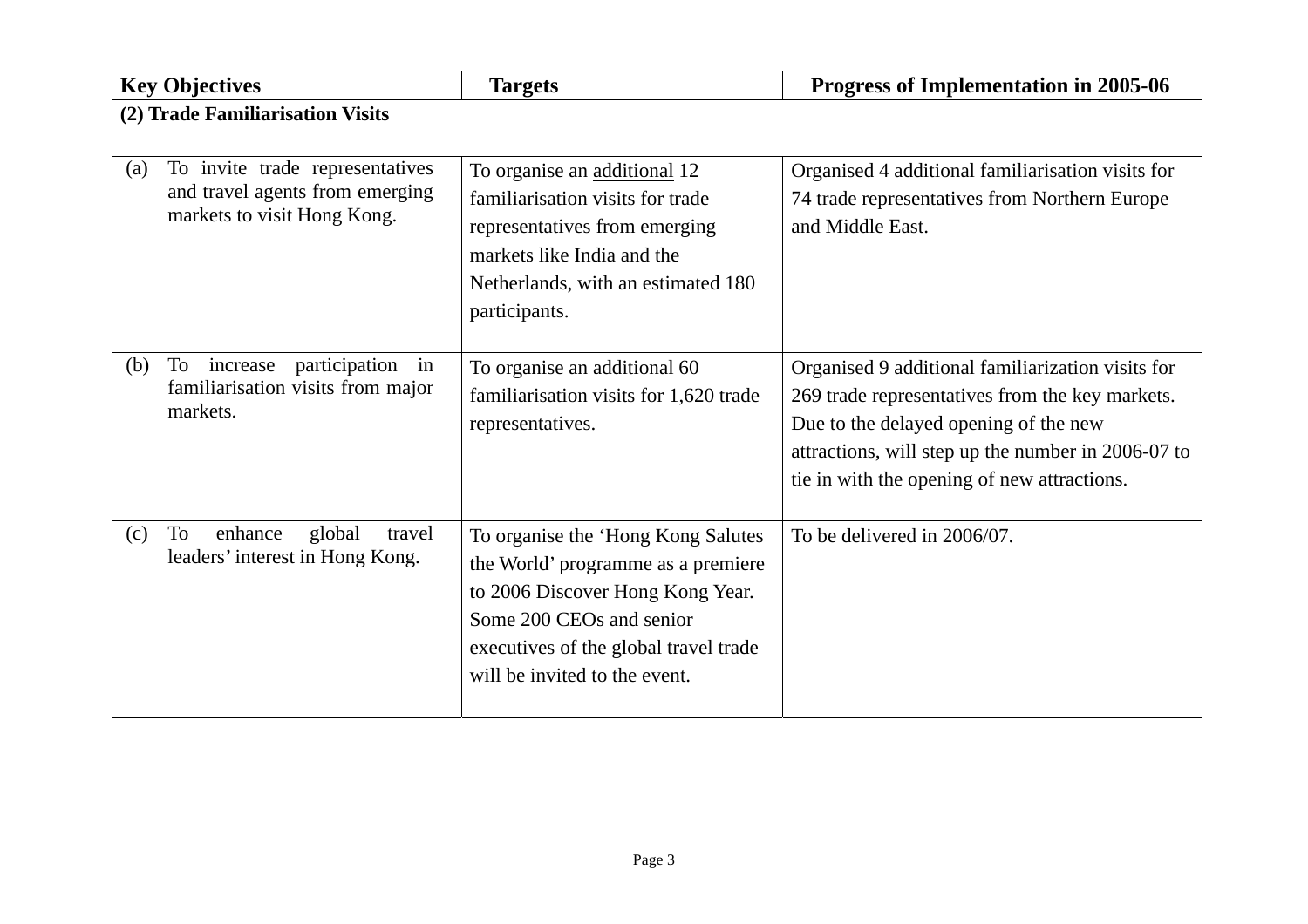| <b>Key Objectives</b>                                                                              | <b>Targets</b>                                                                                                                                                                                                     | Progress of Implementation in 2005-06                                                                                                                                                                                                                                                     |
|----------------------------------------------------------------------------------------------------|--------------------------------------------------------------------------------------------------------------------------------------------------------------------------------------------------------------------|-------------------------------------------------------------------------------------------------------------------------------------------------------------------------------------------------------------------------------------------------------------------------------------------|
| To showcase the attractiveness<br>(d)<br>Kong<br><b>MICE</b><br>Hong<br>of<br>to<br>organisations. | To leverage on the opening of the<br>AsiaWorld-Expo to highlight the new<br>travel experiences in DHKY to<br>MICE (meetings, incentives,<br>conventions and exhibitions)<br>organisations and media guests.        | Leveraged on a tradeshow staged in Asia World<br>Expo in February 2006 to showcase DHKY<br>experience to 200 senior exhibition industry<br>executives.                                                                                                                                    |
| To showcase the attractiveness<br>(e)<br>Kong<br>Hong<br><b>MICE</b><br>to<br>of<br>organisations. | To organise the Meeting Your Choice<br>programme. 50 MICE<br>organisations will be invited to<br>participate in the programme.                                                                                     | To be delivered in 2006-07.                                                                                                                                                                                                                                                               |
| (3) Business Development                                                                           |                                                                                                                                                                                                                    |                                                                                                                                                                                                                                                                                           |
| launch<br>global<br>To<br>publicity<br>(a)<br>targeting the MICE sector.                           | To produce a new guides and brand<br>new promotional videos.<br>Media advertising and direct mail<br>promotions are expected to reach 30<br>million business travellers and an<br>additional 50,000 MICE planners. | A new DHKY brochure "Discover Even More"<br>Incentives to Choose Hong Kong in 2006" and<br>an on-line version produced and distributed to<br>MICE organizers.<br>Print advertising, e-blasts, direct mail campaign<br>reached 16 million business travellers and 56,000<br>MICE planners. |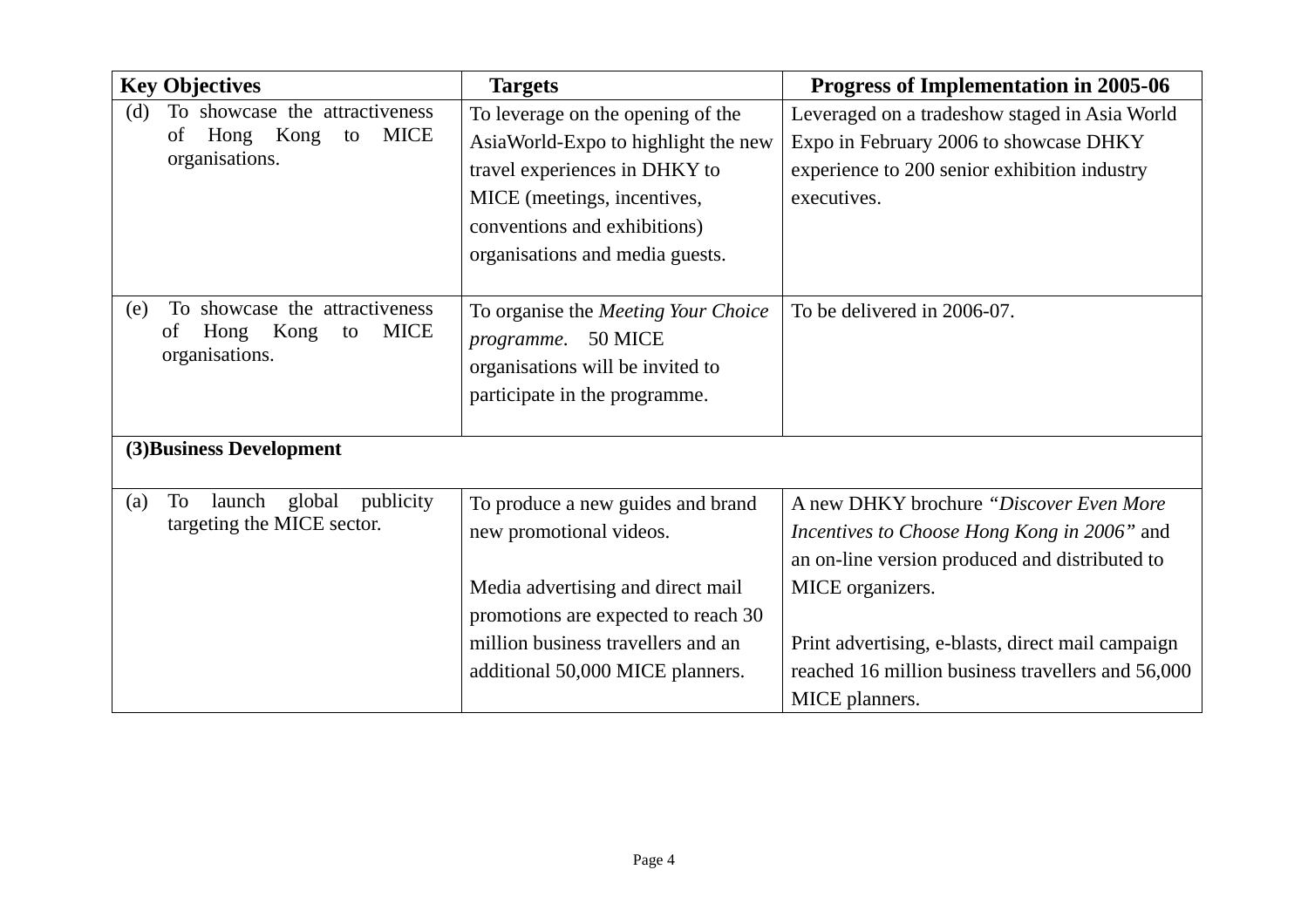| <b>Key Objectives</b>                                                              | <b>Targets</b>                                                                                                                                                                                                                                                                                                                                          | Progress of Implementation in 2005-06                                                                                                                                                                                                                                       |
|------------------------------------------------------------------------------------|---------------------------------------------------------------------------------------------------------------------------------------------------------------------------------------------------------------------------------------------------------------------------------------------------------------------------------------------------------|-----------------------------------------------------------------------------------------------------------------------------------------------------------------------------------------------------------------------------------------------------------------------------|
| <b>To</b><br>launch<br>global<br>publicity<br>(b)<br>targeting the MICE sector.    | To expand the scale of participation<br>in four trade shows and organise<br>more promotions before and after the<br>shows to reach an additional 600<br>MICE organisations.                                                                                                                                                                             | Enhanced the presence of Hong Kong in 3<br>tradeshows to date and reached 650 MICE<br>organisers.                                                                                                                                                                           |
| To enhance the interest of global<br>(c)<br>MICE<br>organisations in Hong<br>Kong. | To recruit 100 trade representatives<br>to become Hong Kong Specialists, so<br>as to bring more meetings,<br>conventions, exhibitions and<br>incentive travel to Hong Kong.                                                                                                                                                                             | Invited 100 incentive buyers to Hong Kong under<br>the <i>Imagine Hong Kong</i> programme.                                                                                                                                                                                  |
| <b>Consumer Promotions</b><br>II.                                                  |                                                                                                                                                                                                                                                                                                                                                         |                                                                                                                                                                                                                                                                             |
| To promote DHKY to consumers<br>(1)                                                | To launch "2006 Discover Hong<br>Kong Year" consumer promotions in<br>major markets in the 4th quarter of<br>2005. To invite over 1,000 travel<br>trade representatives and media<br>guests from the key source markets<br>to witness and take part in the<br>launching ceremony, and to create<br>extensive global publicity through<br>their support. | 2006 DHKY was launched in long-haul markets<br>in the last quarter of 2005. The launch in<br>short-haul markets was deferred to the second<br>quarter of 2006 due to the threat of Avian Flu.<br>1,440 travel trade and media guests attended the<br>launch in the markets. |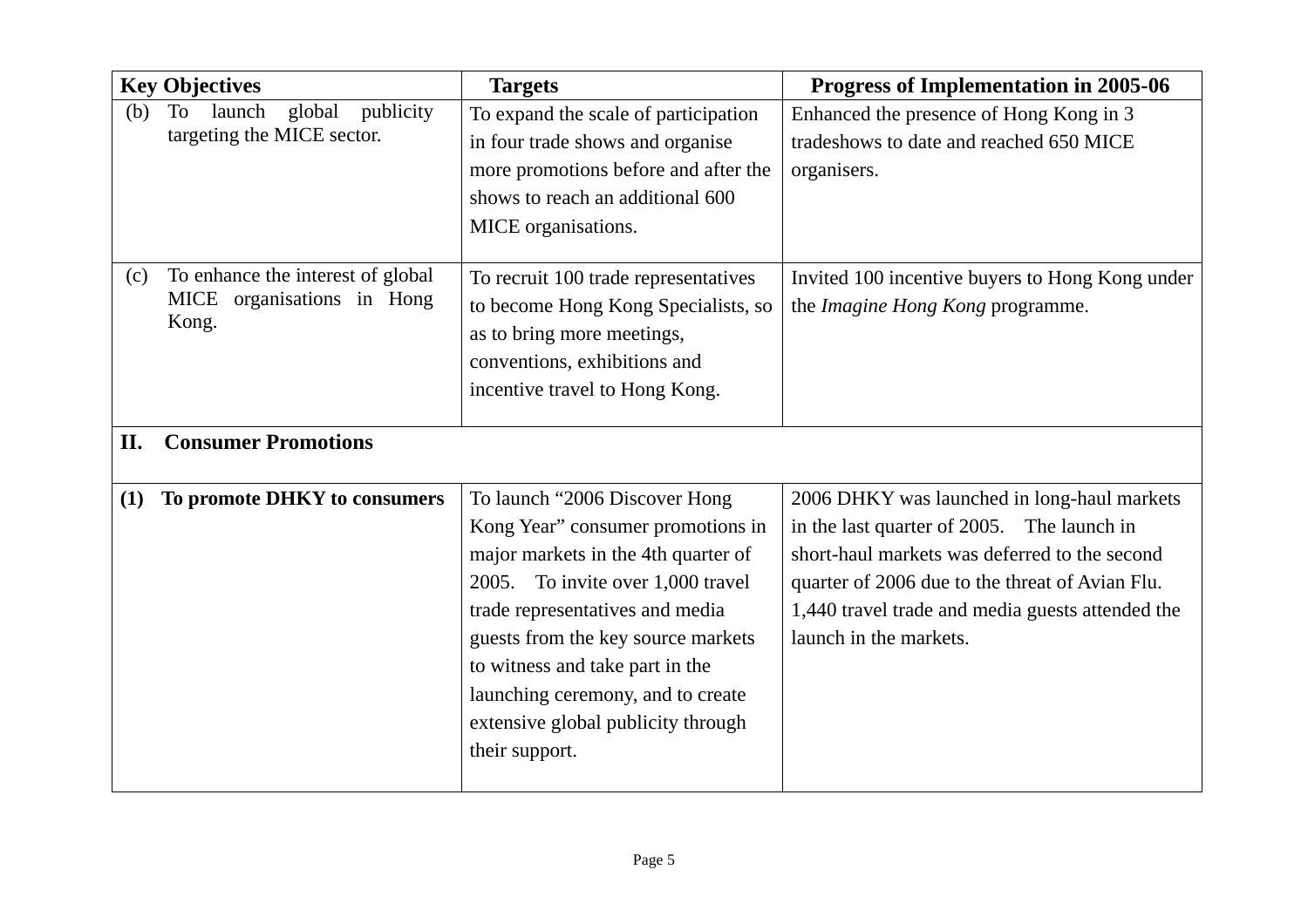| <b>Key Objectives</b>               | <b>Targets</b>                        | Progress of Implementation in 2005-06               |
|-------------------------------------|---------------------------------------|-----------------------------------------------------|
| To promote DHKY to consumers<br>(2) | To launch overseas publicity in 16    | 2006 DHKY promotions were launched to build         |
|                                     | key markets, including the            | consumer awareness, through TV, radio and print     |
|                                     | production and launch of TV and       | advertising campaign, advertorials, web on-line     |
|                                     | print advertising for "2006 Discover  | promotion in all key markets; consumer              |
|                                     | Hong Kong Year", preparation and      | promotions in collaboration with strategic          |
|                                     | distribution of related publications  | partners such as travel agents, attractions, credit |
|                                     | and publicity materials. It is        | cards, magazines, railway stations, departments     |
|                                     | expected that the new advertisement   | stores, travel portals. As a result, there were     |
|                                     | will have 2,900 spots (on TV) and     | $1,342$ spots<br>(on TV), $517$ insertions (in      |
|                                     | 460 insertions (in publications) each | publications),<br>generating<br>642<br>million      |
|                                     | year, generating 879 million          | impressions.<br>105<br>shows<br>consumer<br>were    |
|                                     | impressions.                          | achieved.                                           |
|                                     |                                       |                                                     |
|                                     | The number of consumer road shows     |                                                     |
|                                     | and promotions in major source        |                                                     |
|                                     | markets is expected to reach 74.      |                                                     |
|                                     |                                       |                                                     |
|                                     | To co-operate with strategic partners |                                                     |
|                                     | to stage joint promotions and make    |                                                     |
|                                     | use of their customer/reader database |                                                     |
|                                     | for information dissemination. Aim    |                                                     |
|                                     | to send one million direct mail and   |                                                     |
|                                     | e-mail to customers.                  |                                                     |
|                                     |                                       |                                                     |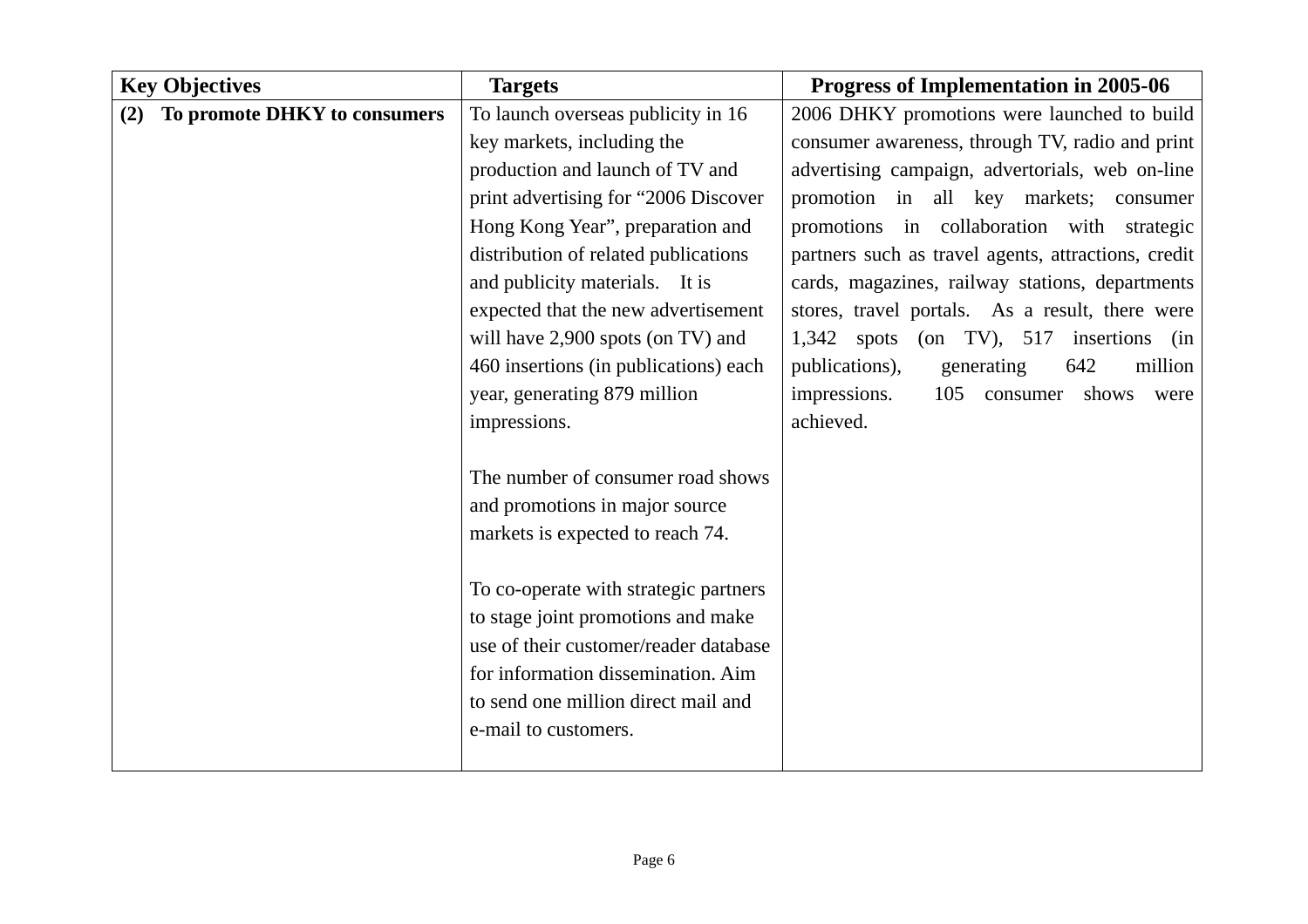| <b>Key Objectives</b>                                           | <b>Targets</b>                                                                | Progress of Implementation in 2005-06            |
|-----------------------------------------------------------------|-------------------------------------------------------------------------------|--------------------------------------------------|
| (3)<br>To<br>promotions<br>step<br>in<br>$\mathbf{u}\mathbf{p}$ | Together with the local and Mainland                                          | Integrated marketing campaigns involving travel  |
| <b>Mainland China</b>                                           | travel trade, to step up activities in 24                                     | trade partners, media partners, travel websites, |
|                                                                 | Mainland cities by launching at least                                         | consumer promotions were staged in the key       |
|                                                                 | 50 co-op promotions targeting                                                 | cities. Promotions were intensified to promote   |
|                                                                 | consumers, including the staging of                                           | Mega Events in 2005. 41 consumer promotions      |
|                                                                 | road shows; follow-up with major                                              | and road shows have been staged.                 |
|                                                                 | trade partners on tactical promotions;                                        |                                                  |
|                                                                 | and co-operation with media                                                   |                                                  |
|                                                                 | organisations to introduce Hong                                               |                                                  |
|                                                                 | Kong's new attractions and existing                                           |                                                  |
|                                                                 | unique appeal.                                                                |                                                  |
|                                                                 |                                                                               |                                                  |
|                                                                 | To launch integrated promotions in                                            |                                                  |
|                                                                 | high-potential cities during the Mega                                         |                                                  |
|                                                                 | Event period.                                                                 |                                                  |
|                                                                 |                                                                               |                                                  |
|                                                                 | To reinforce publicity activities in<br>Individual Visit Scheme (IVS) cities, | Continued to work with the Public Security       |
|                                                                 | including co-operation with media on                                          | Bureau to disseminate information on IVS         |
|                                                                 | regional consumer promotions;                                                 | scheme; staged road shows, consumer shows,       |
|                                                                 | working with local Public Security                                            | outdoor advertising; participated in tourism     |
|                                                                 | Bureaux on information                                                        | festivals; worked with travel agents to offer    |
|                                                                 | dissemination; staging consumer                                               | special packages.                                |
|                                                                 | road shows; advertising, and                                                  |                                                  |
|                                                                 | promotion of special itineraries                                              |                                                  |
|                                                                 | developed with travel agencies.                                               |                                                  |
|                                                                 |                                                                               |                                                  |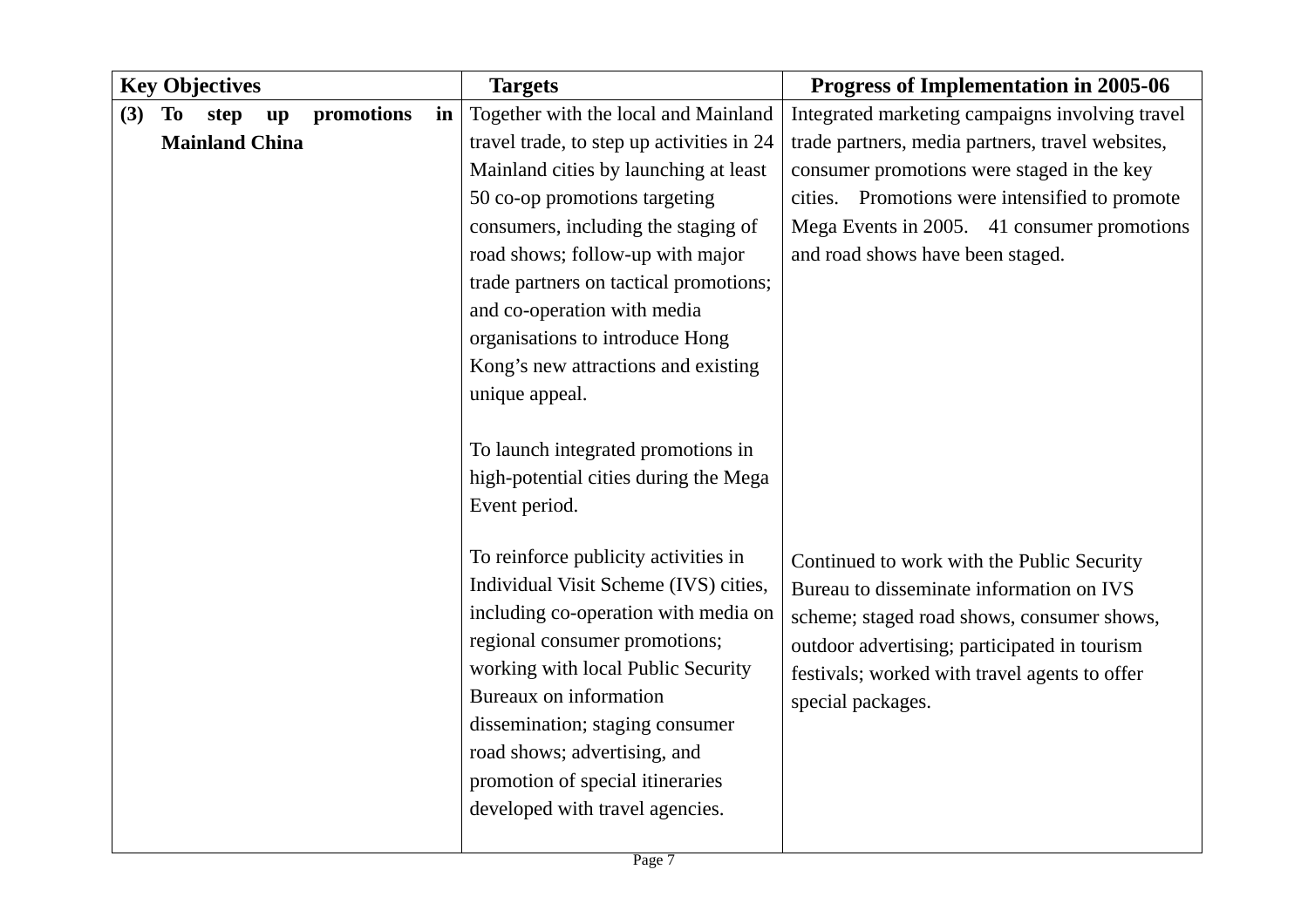| <b>Key Objectives</b> | <b>Targets</b>                         | <b>Progress of Implementation in 2005-06</b>     |
|-----------------------|----------------------------------------|--------------------------------------------------|
|                       | To set up Visitor Information $\&$     | Visitor Centre set up in Beijing.                |
|                       | Services Centres in Beijing and        |                                                  |
|                       | Shanghai to provide individual         |                                                  |
|                       | visitors with travel information prior |                                                  |
|                       | to their visits to Hong Kong.<br>The   |                                                  |
|                       | two centres can serve about one        |                                                  |
|                       | million visitors each year.            |                                                  |
|                       |                                        |                                                  |
|                       | With the support of education          | Worked with the Education Bureau, 750 schools,   |
|                       | departments and schools in the         | media and travel agents and staged road shows to |
|                       | Mainland, to promote travel to Hong    | promote family travel.                           |
|                       | Kong to school children and their      |                                                  |
|                       | families from major cities.            |                                                  |
|                       |                                        |                                                  |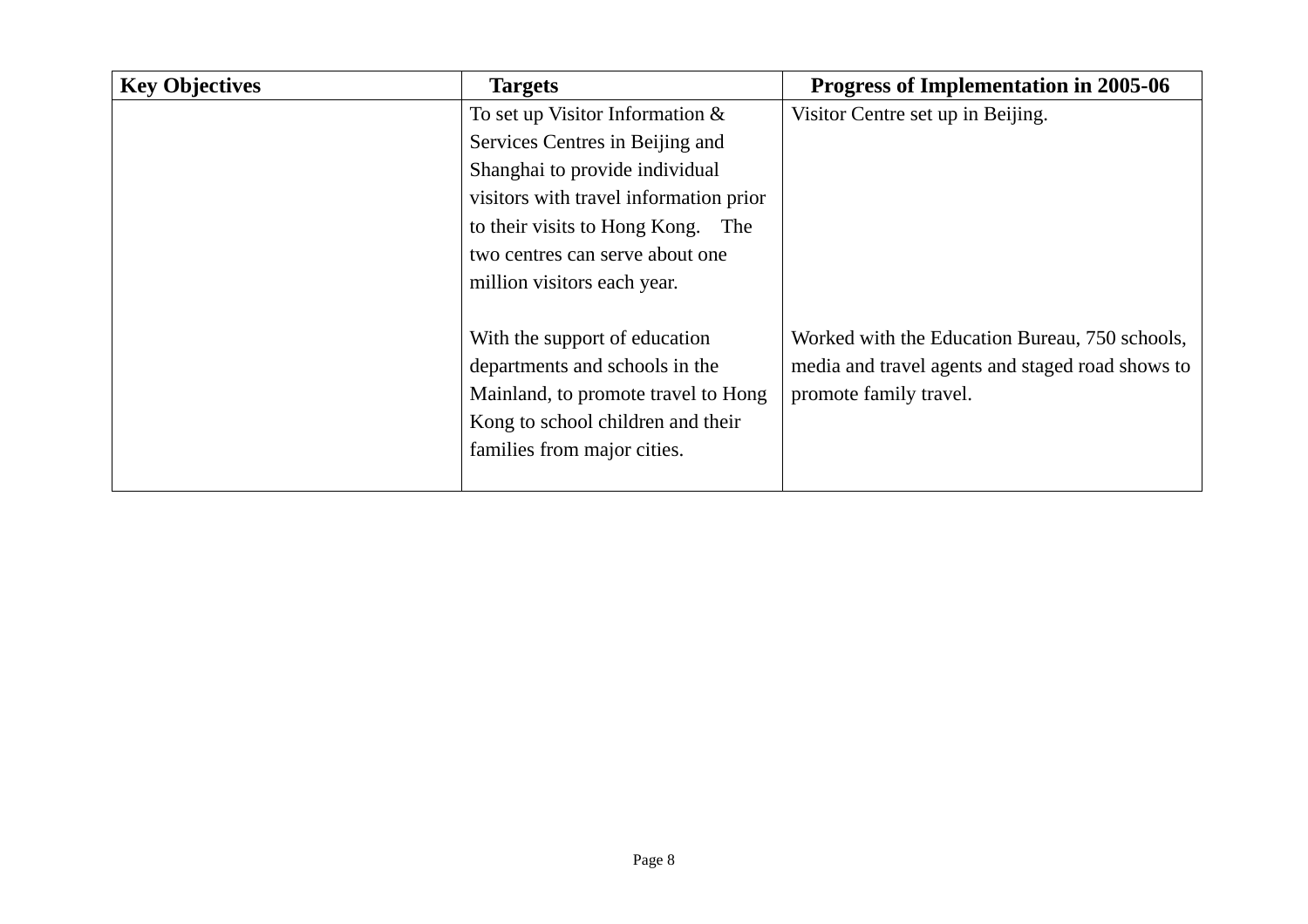|     | <b>Key Objectives</b>                   | <b>Targets</b>                                                                                                                                                                                                                                                         | Progress of Implementation in 2005-06                                                                                                                   |
|-----|-----------------------------------------|------------------------------------------------------------------------------------------------------------------------------------------------------------------------------------------------------------------------------------------------------------------------|---------------------------------------------------------------------------------------------------------------------------------------------------------|
| (4) | To develop the female market<br>segment | To leverage on the 2005 Hong Kong<br>Shopping Festival, launch print<br>advertisement targeting female<br>travellers in short-haul markets.                                                                                                                            | Leveraged on the 2005 Hong Kong Shopping<br>Festival to attract female travellers to Hong<br>Kong.                                                      |
|     |                                         | To co-operate with famous women's<br>magazines in eight overseas markets<br>to produce guidebook for the female<br>Through endorsement and<br>segment.<br>personal experience of celebrities<br>overseas, stimulate female<br>consumers' desire to visit Hong<br>Kong. | Produced a female pampering guidebook for<br>insertion in top magazines in short-haul markets<br>to stimulate interest to visit Hong Kong.              |
|     |                                         | To make use of public relations<br>activities and web publicity to attract<br>female travellers in long-haul<br>markets.                                                                                                                                               | Worked with the media to showcase Hong<br>Kong's trendiness, staged road shows and<br>worked with agents / airlines to push special<br>female packages. |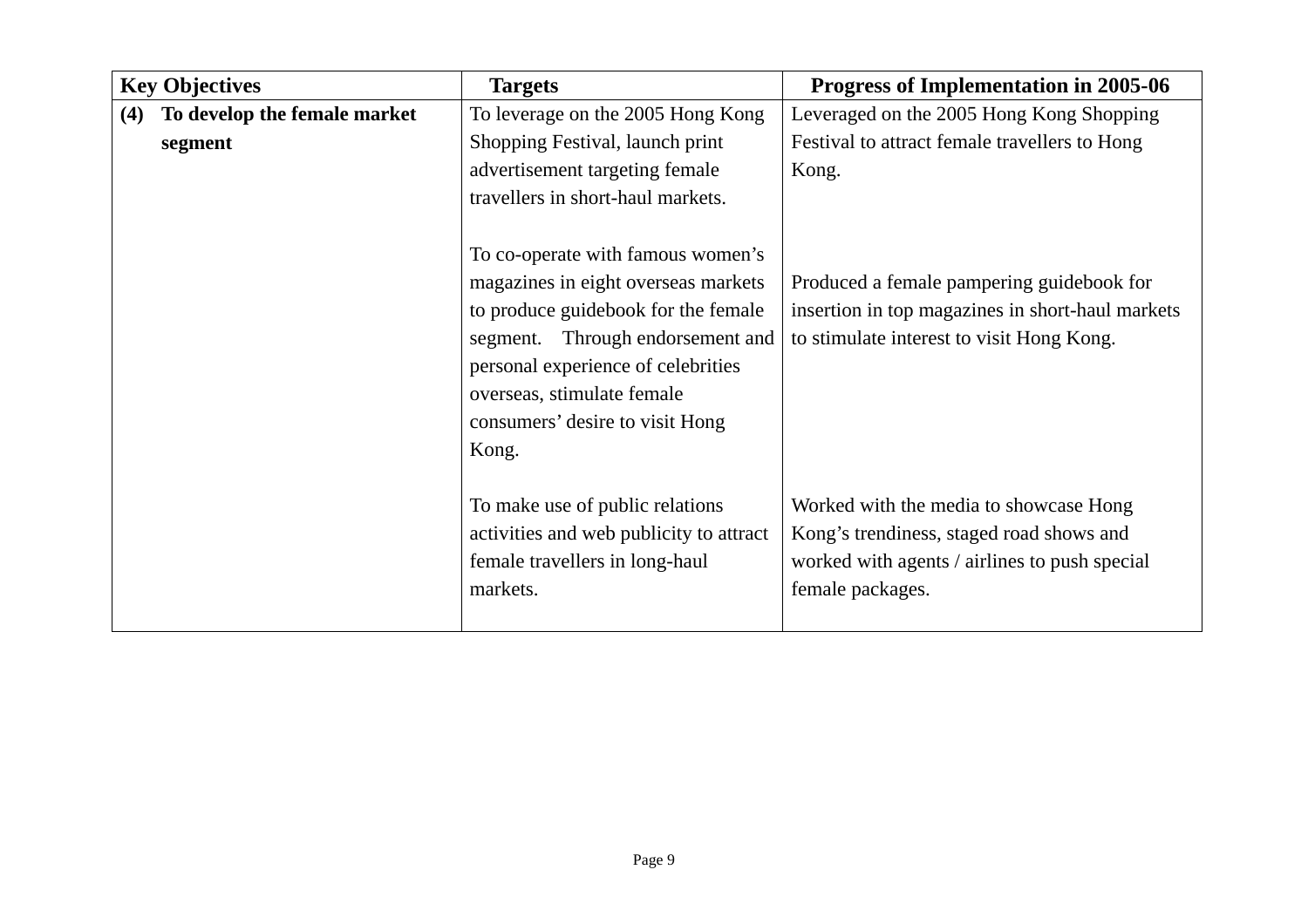|     | <b>Key Objectives</b>                                                                    | <b>Targets</b>                                                                                                                                                                                                                                                                                                    | Progress of Implementation in 2005-06                                                                                                                                                                                                                                                                         |
|-----|------------------------------------------------------------------------------------------|-------------------------------------------------------------------------------------------------------------------------------------------------------------------------------------------------------------------------------------------------------------------------------------------------------------------|---------------------------------------------------------------------------------------------------------------------------------------------------------------------------------------------------------------------------------------------------------------------------------------------------------------|
| (5) | enhance<br><b>community</b><br>To<br>awareness of 2006 Discover Hong<br><b>Kong Year</b> | To leverage on the influence of<br>celebrities and produce promotional<br>videos.<br>To arrange for the media to cover the<br>preparation of the DHKY activities<br>and to launch outdoor advertising in<br>busy districts and on public transport<br>to increase community awareness<br>and enthusiasm for DHKY. | Launched the " <i>e-invite</i> " Hong Kong community<br>programme in January 2006 to increase<br>awareness of DHKY and encourage friends and<br>relatives overseas to visit Hong Kong during<br>DHKY year.                                                                                                    |
| (6) | To strengthen meet-and-greet<br>services                                                 | To strengthen meet-and-greet<br>services at border control points and<br>in-town publicity. Present welcome<br>packs to visitors so that they can<br>experience the festive ambience of<br>DHKY.                                                                                                                  | 'Meet and Greet' services were stepped up at<br>border control points during the DHKY launch<br>period and Mega Events.<br>Greetings were<br>extended to visitors by specially costumed<br>DHKY collateral materials were<br>characters.<br>displayed by over 6,000 merchant outlets<br>throughout Hong Kong. |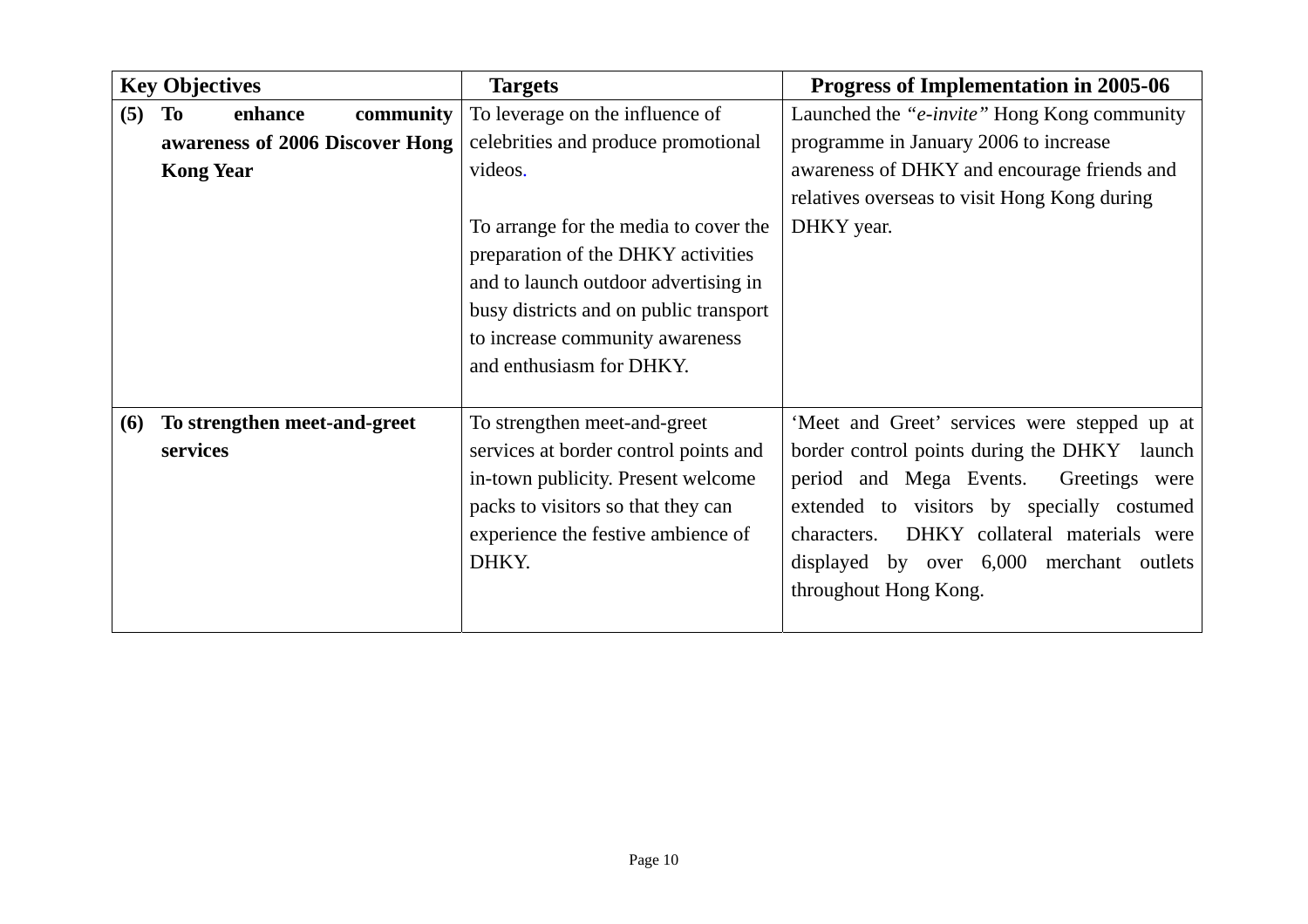| <b>Key Objectives</b> |                                | <b>Targets</b>                        | Progress of Implementation in 2005-06 |
|-----------------------|--------------------------------|---------------------------------------|---------------------------------------|
| (7)                   | To launch a mega event themed  | Building on the completion of         | To be delivered in FY06/07.           |
|                       | around the Mid-Autumn Festival | several new attractions by the second |                                       |
|                       |                                | half of 2006, the HKTB will organise  |                                       |
|                       |                                | a Mega Event themed around the rich   |                                       |
|                       |                                | heritage and traditional festivals,   |                                       |
|                       |                                | which are of special appeal to        |                                       |
|                       |                                | targeted segments. These are          |                                       |
|                       |                                | intended for fulfilling customers'    |                                       |
|                       |                                | expectations for a novel travel       |                                       |
|                       |                                | experience and also, strengthening    |                                       |
|                       |                                | Hong Kong's appeal so as to           |                                       |
|                       |                                | maximise the publicity value.         |                                       |
|                       |                                |                                       |                                       |
|                       |                                |                                       |                                       |
|                       |                                |                                       |                                       |
|                       |                                |                                       |                                       |
|                       |                                |                                       |                                       |
|                       |                                |                                       |                                       |
|                       |                                |                                       |                                       |
|                       |                                |                                       |                                       |
|                       |                                |                                       |                                       |
|                       |                                |                                       |                                       |
|                       |                                |                                       |                                       |
|                       |                                |                                       |                                       |
|                       |                                |                                       |                                       |
|                       |                                |                                       |                                       |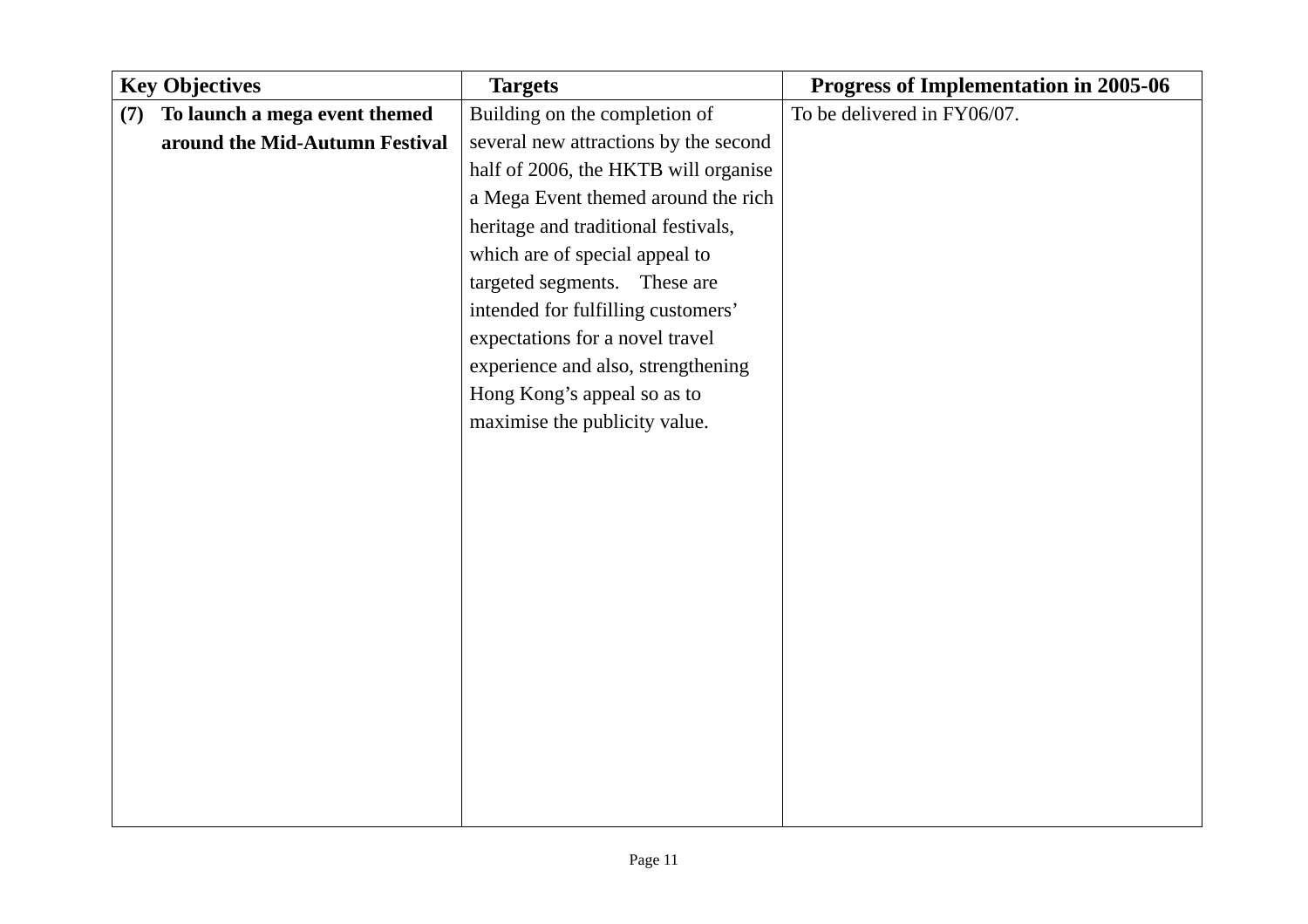| <b>Key Objectives</b>                                                                                                                                                 | <b>Targets</b>                                                                                                                                                                                                                                                                                          | Progress of Implementation in 2005-06                                                                                                                                                                                                                                              |
|-----------------------------------------------------------------------------------------------------------------------------------------------------------------------|---------------------------------------------------------------------------------------------------------------------------------------------------------------------------------------------------------------------------------------------------------------------------------------------------------|------------------------------------------------------------------------------------------------------------------------------------------------------------------------------------------------------------------------------------------------------------------------------------|
| <b>III. Public Relations Activities</b>                                                                                                                               |                                                                                                                                                                                                                                                                                                         |                                                                                                                                                                                                                                                                                    |
| (1) To launch national PR campaign in<br>source markets                                                                                                               | To co-operate with national media<br>organisations and corporations in 16<br>key source markets to produce<br>special features/programmes on<br>Hong Kong's new image.<br>To arrange for 1,000 media<br>representatives to visit Hong Kong so<br>as to create national reports and<br>coverage on DHKY. | Conducted national PR campaigns with media<br>from 15 key markets to produce special TV<br>newspaper supplements,<br>programmes,<br>radio<br>highlight<br>"Hong"<br>Kong<br>programmes<br>to<br>Discovery". Hosted 517 media representatives<br>to visit Hong Kong during 2005-06. |
| publicity<br>strengthen<br>(2)<br>To<br>for $ $<br><b>DHKY</b><br>non-Chinese and<br>in<br>non-English speaking markets<br>(Thailand,<br>and South<br>Japan<br>Korea) | To co-operate with media<br>organisations to publish travel<br>guides. Besides inserting the guides<br>in magazines, additional copies will<br>be published for distribution by<br>travel agencies overseas, during<br>consumer promotions and at border<br>control points in Hong Kong.                | Co-operated with media from Japan, Korea,<br>Thailand and the Philippines to produce travel<br>guides. Nearly 1m copies distributed in Japan<br>and Korea. Distribution in Thailand and the<br>Philippines to begin.                                                               |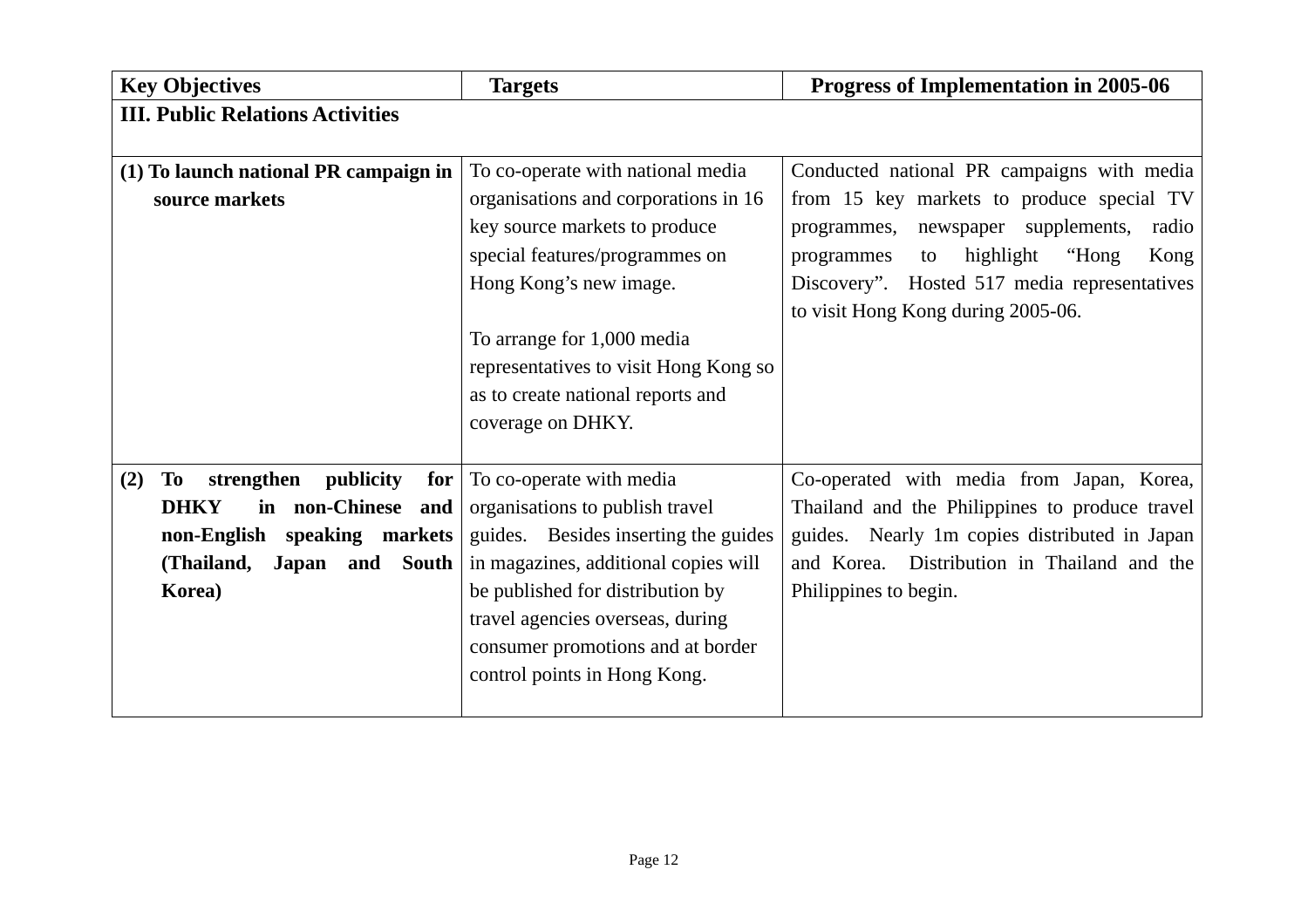|     | <b>Key Objectives</b>                                                                          | <b>Targets</b>                                                                                                                                                                                                                                                                                            | Progress of Implementation in 2005-06                                                                                                 |
|-----|------------------------------------------------------------------------------------------------|-----------------------------------------------------------------------------------------------------------------------------------------------------------------------------------------------------------------------------------------------------------------------------------------------------------|---------------------------------------------------------------------------------------------------------------------------------------|
| (3) | To launch anchor events as<br>premiere of DHKY<br><b>Hong Kong Salutes the</b><br>(a)<br>World | To invite about 250-300 leaders of<br>the mass media and famous media<br>celebrities from around the world to<br>Hong Kong to showcase our new<br>attractions and tourism products. Aim<br>to achieve extensive publicity<br>worldwide through their positive<br>word-of-mouth publicity and<br>coverage. | To be delivered in 2006-07.                                                                                                           |
|     | (b) Promote<br>the<br>new<br>attractions, itineraries and<br>events to the media               | To invite some 40 international travel<br>media representatives from 16<br>markets to take part in the Trade<br>Launch and promoted "2006<br>Discover Hong Kong Year"<br>campaign to them.                                                                                                                | 40 international media representatives travel to<br>Hong Kong to witness the DHKY Campaign<br>launch to the travel trade in May 2005. |
| IV. | <b>Other Promotions</b>                                                                        |                                                                                                                                                                                                                                                                                                           |                                                                                                                                       |
| (1) | To support the organisation of<br>major international events                                   | To support and promote two major<br>international conventions to be held<br>in Hong Kong, namely the '88th<br>Lions Clubs International (LCI)<br>Convention 2005' and the $6th$<br>Ministerial Meeting of the World<br>Trade Organisation (WTO).                                                          | Done.                                                                                                                                 |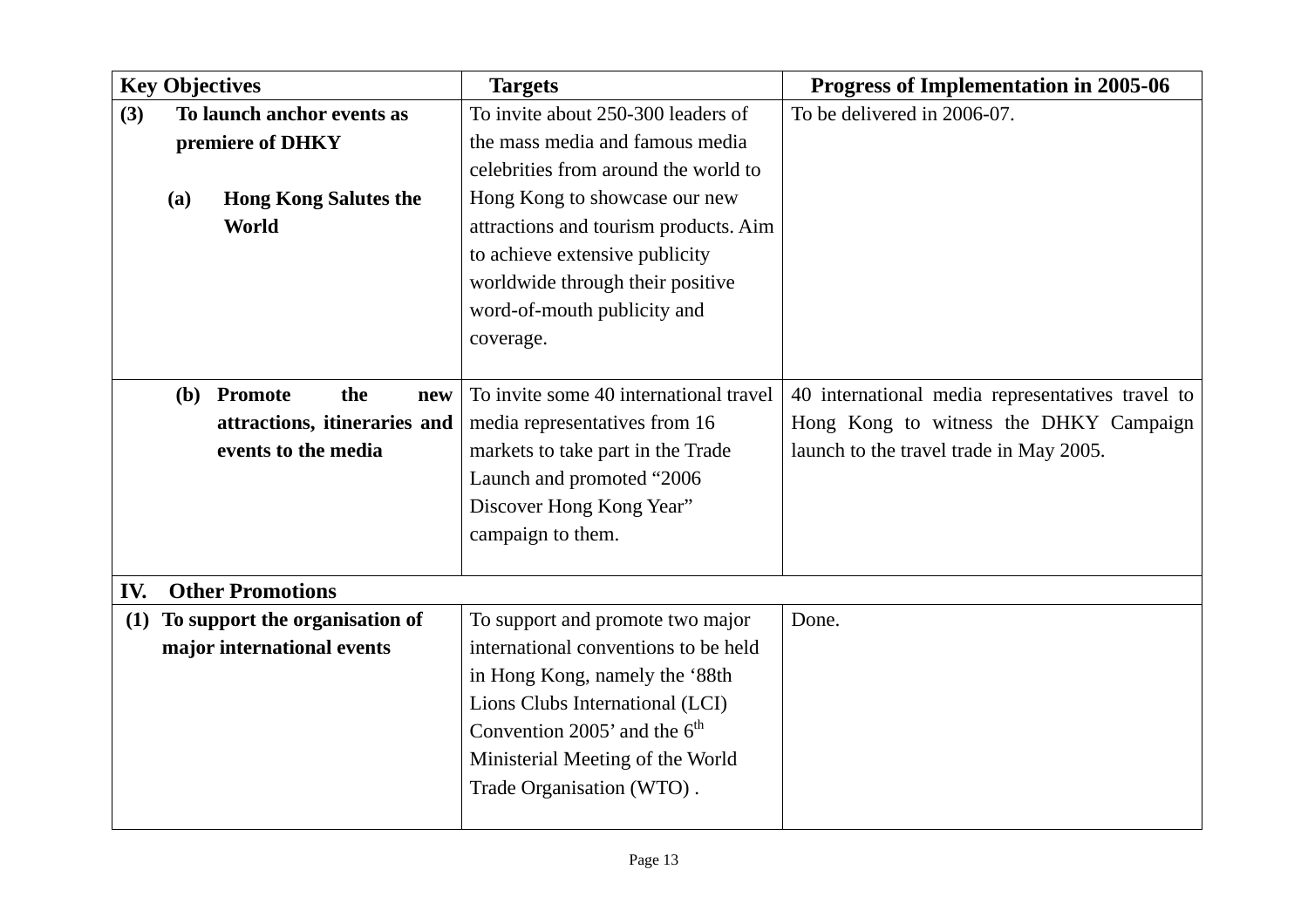|     | <b>Key Objectives</b>          | <b>Targets</b>                   | Progress of Implementation in 2005-06            |
|-----|--------------------------------|----------------------------------|--------------------------------------------------|
| (2) | To conduct tracking studies to | Two stages of tracking will be   | Pre-campaign study<br>and on-going<br>tracking   |
|     | assess the effectiveness of    | conducted in 2005 and 2006,      | studies tying in with major promotions conducted |
|     | <b>DHKY</b>                    | covering 10-12 key markets, with | in 14 markets.                                   |
|     |                                | over 7,000 short interviews and  |                                                  |
|     |                                | 3,000 long interviews.           |                                                  |
|     |                                |                                  |                                                  |

# **Family and Business Travellers Targeted Promotional Activities**

| <b>Mega Events</b>                        | <b>Targets</b>                          | Progress of Implementation in 2005-06           |
|-------------------------------------------|-----------------------------------------|-------------------------------------------------|
| <b>Hong Kong Shopping Festival</b><br>(1) | The Hong Kong Shopping Festival         | The 2005 Hong Kong Shopping Festival was        |
|                                           | will be held in the summer (end June    | held from late June to end August. 4.6 million  |
|                                           | to August) - the traditional low travel | visitors visited Hong Kong during the period.   |
|                                           | $season - so as to stimulate visitor$   |                                                 |
|                                           | arrivals and spending with a host of    |                                                 |
|                                           | shopping privileges and activities.     |                                                 |
|                                           |                                         |                                                 |
|                                           | Apart from organising an attractive     | The festival was expanded with the              |
|                                           | lucky draw to encourage more            | participation of over 7,100 merchants and       |
|                                           | spending, the HKTB will publish a       | dining outlets, 24 shopping malls and 5         |
|                                           | "Visitor's Passport to Amazing          | department stores. Over 50% of the              |
|                                           | Offers" and co-operate with             | participants supported the "Late night shopping |
|                                           | merchants of retail, dining and other   | $\&$ dining" theme by extending their opening   |
|                                           | related sectors to provide more special | hours to 10pm or beyond.                        |
|                                           | privileges and offers for family and    |                                                 |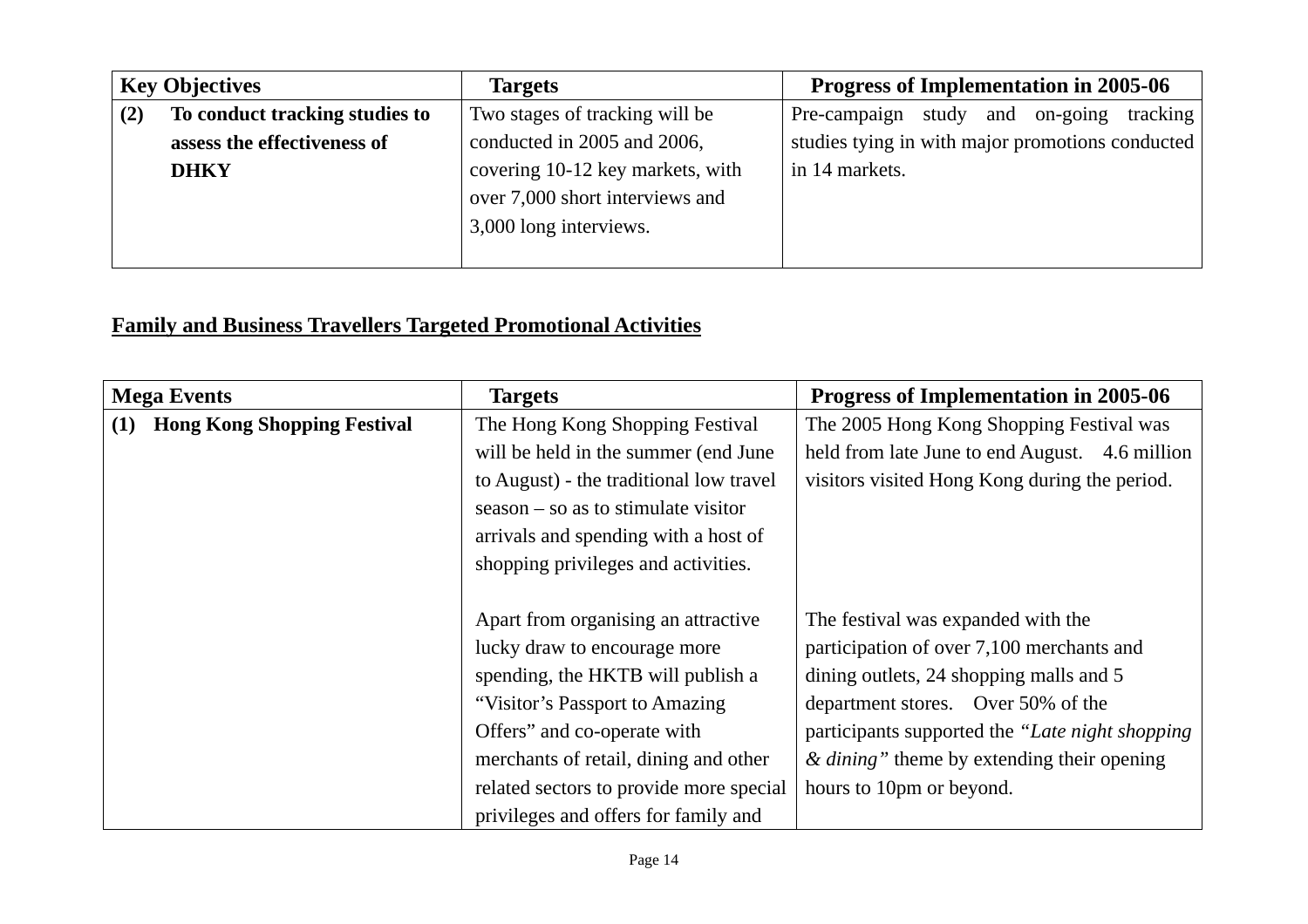| <b>Mega Events</b> | <b>Targets</b>                           | Progress of Implementation in 2005-06          |
|--------------------|------------------------------------------|------------------------------------------------|
|                    | business visitors.                       |                                                |
|                    |                                          | The merchant participants provided special     |
|                    | Targeting the female segment             | promotional offers to visitors                 |
|                    | (married women and young                 |                                                |
|                    | executives) this year, the HKTB will     | Four themed product expos were staged by the   |
|                    | tailor-make special offers and           | trade during the festival period.              |
|                    | privileges (such as cosmetics, fashion,  |                                                |
|                    | jewellery and audio and video            | An anchor event "Symphony of Light show        |
|                    | equipment) to induce their visits.       | enhanced with pyrotechnic effect" was staged   |
|                    |                                          | every weekend, attracting 51,500 spectators    |
|                    | To cater for family visitors, the HKTB   | during the festival.                           |
|                    | will promote attractions and activities  |                                                |
|                    | that meet their needs and interests,     | The lucky draw system was computerised and     |
|                    | such as Ocean Park's 'Polynesian         | attracted close to 6 million entries, 24% more |
|                    | Summer Splash', and arrange special      | entries (hence tracked spending) than in 2004. |
|                    | discounts and privileges for attractions |                                                |
|                    | and toys outlets.                        |                                                |
|                    |                                          |                                                |
|                    | The HKTB has secured the support of      |                                                |
|                    | major shopping malls in business         |                                                |
|                    | districts to participate in the Festival |                                                |
|                    | this year, attracting and facilitating   |                                                |
|                    | business visitors shop. The HKTB         |                                                |
|                    | will also stage more diverse activities, |                                                |
|                    | such as special performances during      |                                                |
|                    | weekends and launch thematic             |                                                |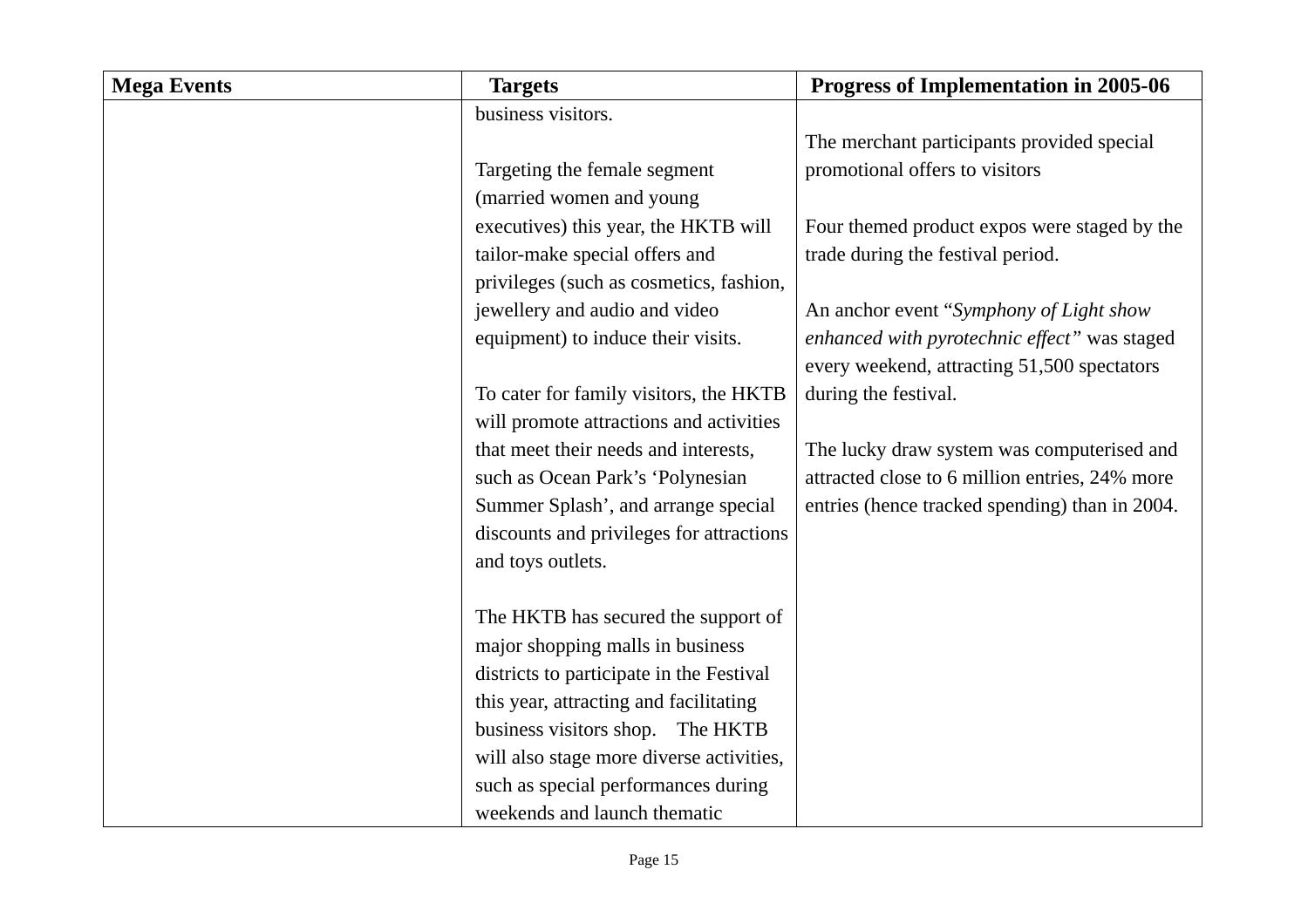| <b>Mega Events</b>                 | <b>Targets</b>                        | Progress of Implementation in 2005-06           |
|------------------------------------|---------------------------------------|-------------------------------------------------|
|                                    | promotions in various food districts, |                                                 |
|                                    | including Lan Kwai Fong and           |                                                 |
|                                    | Knutsford Terrace.                    |                                                 |
|                                    |                                       |                                                 |
| <b>Hong Kong WinterFest</b><br>(2) | Riding on the school holidays in      | The 2005 Hong Kong Winterfest was staged        |
|                                    | short-haul markets, especially        | from late November 05 to early January 06 in    |
|                                    | Southeast Asia, the HKTB will         | the heart of Central.                           |
|                                    | introduce a range of activities with  |                                                 |
|                                    | family elements to attract this       | 2.9 million persons patronised the event        |
|                                    | segment.                              |                                                 |
|                                    |                                       | The festival was based on the theme of "Santa's |
|                                    | The HKTB will continue to enrich the  | Town" and the venue was extended to include     |
|                                    | elements of Christmas Wonderland,     | Chater Garden with added display elements and   |
|                                    | which have proved extremely popular   | interactive activities                          |
|                                    | with children. In addition to the     |                                                 |
|                                    | Christmas Wishing Tree and festive    | Three "Symphony of Light show enhanced with     |
|                                    | lightings and decorations, the HKTB   | pyrotechnic effect" were staged during the      |
|                                    | will design more children programmes  | festive period.                                 |
|                                    | for the families.                     |                                                 |
|                                    |                                       | Around 4,100 merchants and dining outlets       |
|                                    | The HKTB will also add in romantic    | staged special promotions during the period to  |
|                                    | elements to attract young travellers  | support the festival.                           |
|                                    | from the short-haul markets.          |                                                 |
|                                    |                                       |                                                 |
|                                    | Leveraging on the winter sale around  |                                                 |
|                                    | Christmas time, the HKTB will         |                                                 |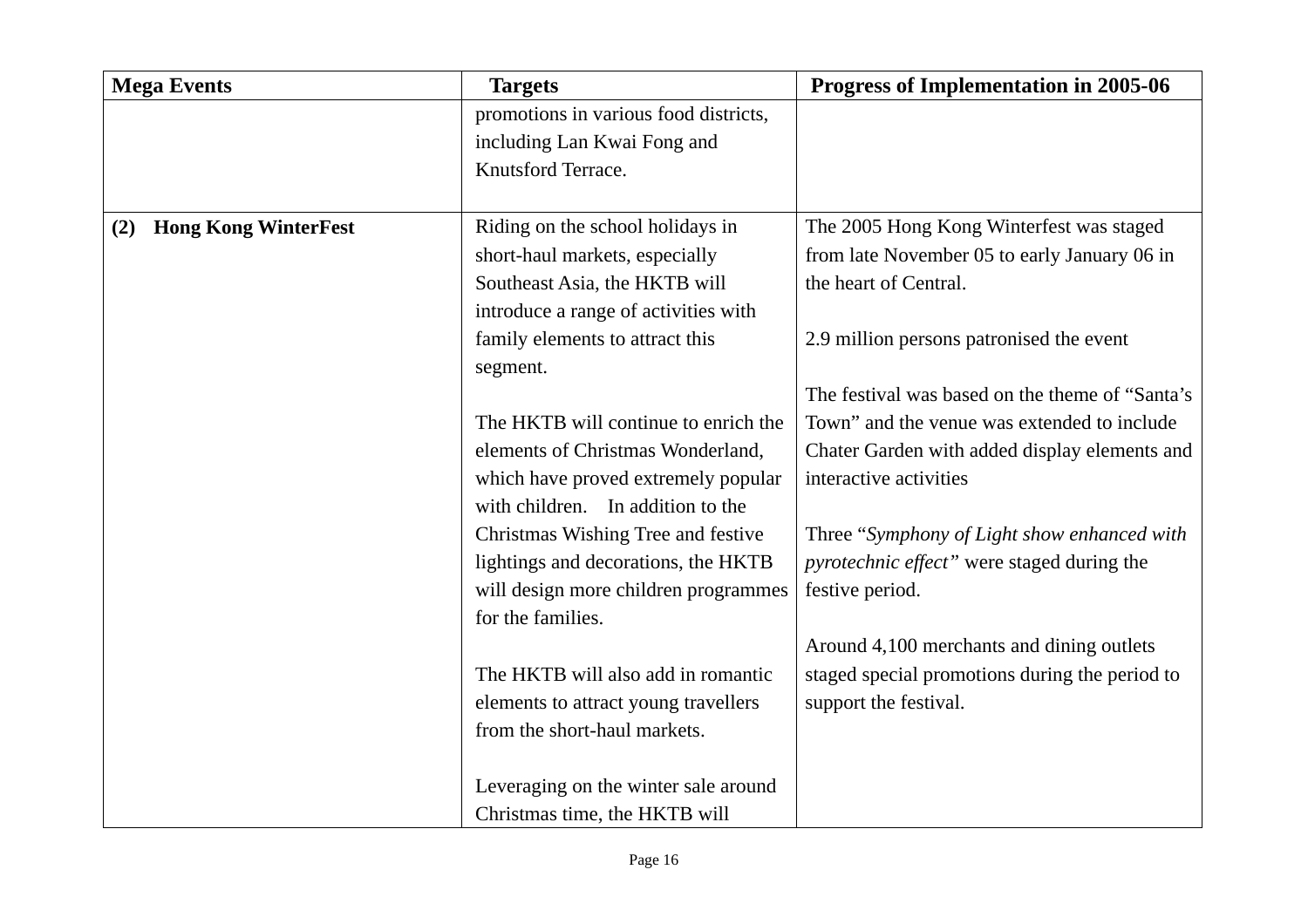| <b>Mega Events</b>                           | <b>Targets</b>                          | Progress of Implementation in 2005-06                |
|----------------------------------------------|-----------------------------------------|------------------------------------------------------|
|                                              | strengthen co-operation with travel     |                                                      |
|                                              | trade to introduce more special         |                                                      |
|                                              | privileges and offers on shopping and   |                                                      |
|                                              | dining to stimulate visits and          |                                                      |
|                                              | spending.                               |                                                      |
|                                              |                                         |                                                      |
| <b>International Chinese New Year</b><br>(3) | Chinese New Year has always been a      | The 2006 International Chinese New Year              |
| <b>Night Parade</b>                          | peak travel period for long-haul        | Parade was held on the first day of Chinese          |
|                                              | travellers, Mainland visitors and       | New Year. The parade celebrated its 10 <sup>th</sup> |
|                                              | overseas ethnic Chinese. Using the      | anniversary and was held at night for the third      |
|                                              | theme of Chinese traditional festivals, | time.                                                |
|                                              | the HKTB will put together the Parade   |                                                      |
|                                              | and various activities, such as the     | Over 100,000 spectators viewed the parade            |
|                                              | firework displays to promote Hong       | inside the performance venue as well as along        |
|                                              | Kong as the premier destination for     | the parade route.                                    |
|                                              | celebrating the Chinese New Year and    |                                                      |
|                                              | family reunion.                         | 40 groups (floats / performing groups)               |
|                                              |                                         | participated in the parade of which 11 made          |
|                                              | The HKTB will collaborate with local    | their first appearance in Hong Kong.                 |
|                                              | catering and shopping sectors to        |                                                      |
|                                              | provide visitors with special offers    | More spectacular elements were added to the          |
|                                              | and privileges. To enhance the          | parade based on the "Moments of Discovery"           |
|                                              | festive ambience and stimulate          | theme.                                               |
|                                              | spending, the HKTB will strengthen      |                                                      |
|                                              | its meet-and-greet services at the      | Special media effects were used to enhance the       |
|                                              | border control points, such as          | ambience and impact of the parade.                   |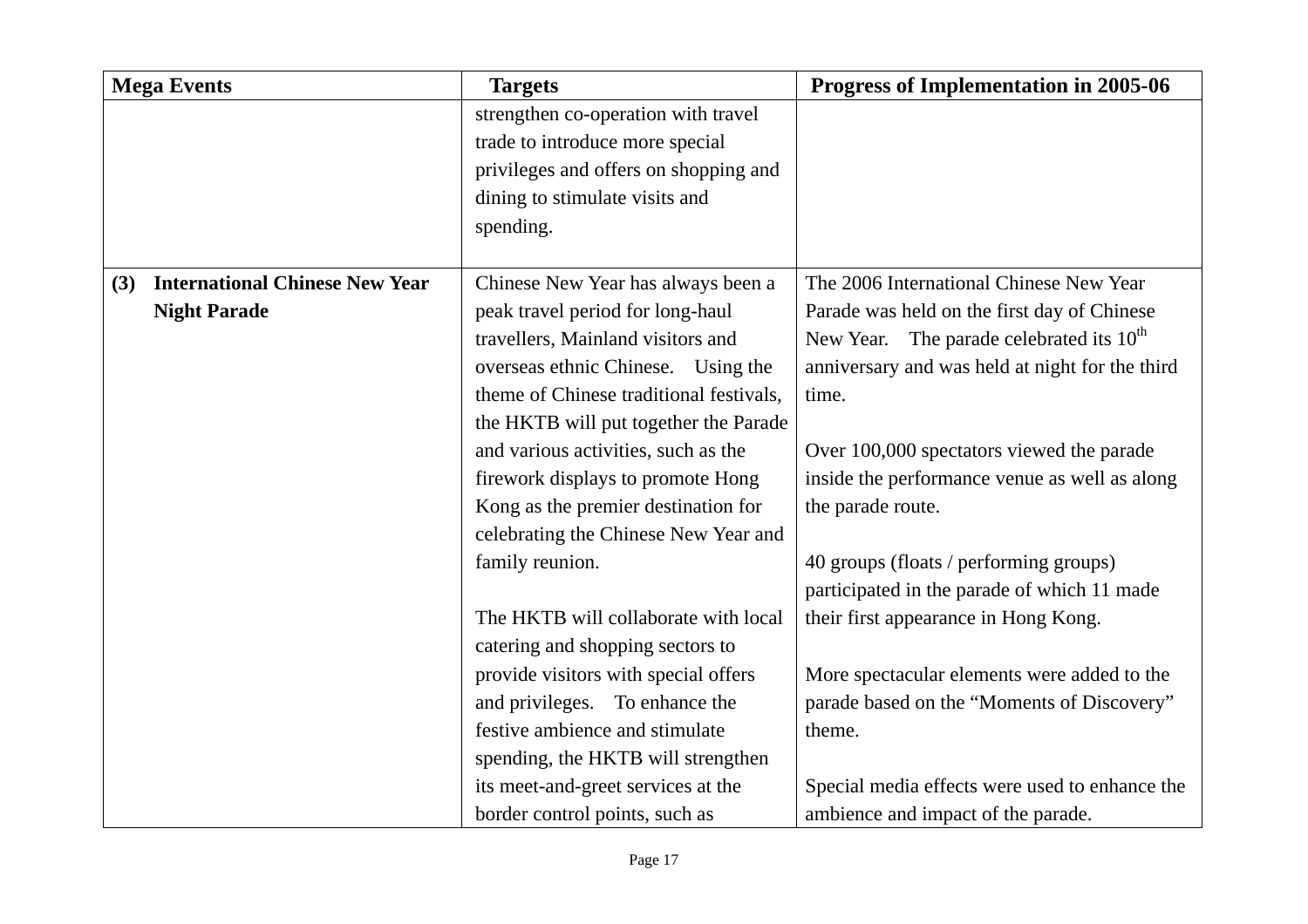| <b>Mega Events</b>                                             | <b>Targets</b>                                                                                                                                                                                                                                                                                                                                                                                 | Progress of Implementation in 2005-06                                                                                                                                                                                                                                                            |
|----------------------------------------------------------------|------------------------------------------------------------------------------------------------------------------------------------------------------------------------------------------------------------------------------------------------------------------------------------------------------------------------------------------------------------------------------------------------|--------------------------------------------------------------------------------------------------------------------------------------------------------------------------------------------------------------------------------------------------------------------------------------------------|
|                                                                | arranging promoters to dress as the<br>God of Wealth to distribute the Lai<br>See of Amazing Offers to visitors.                                                                                                                                                                                                                                                                               | Apart from on-site spectators, the parade was<br>watched on TV by 1.2 million households in<br>Hong Kong, broadcast covering 200 Mainland<br>cities, simultaneous webcast on internet and<br>covered by 70 overseas media on site.<br>Estimated publicity value generated is HK\$275<br>million. |
| <b>Mega Event themed around</b><br>(4)<br>culture and heritage | The HKTB will leverage on the<br>Cheung Chau Bun Festival and the<br>celebrations of the Buddha's Birthday<br>to organise a brand new mega event in<br>2006 and strengthen Hong Kong's<br>culture and heritage appeal.                                                                                                                                                                         | To be delivered in 2006-07                                                                                                                                                                                                                                                                       |
|                                                                | These activities are popular for all<br>ages and have special appeal to<br>long-haul and business travellers.<br>The HKTB will strengthen its<br>promotions in long-haul markets, in<br>particular to the business segment.<br>The HKTB will work with the travel<br>trade to develop special itineraries and<br>packages to encourage the business<br>visitors to bring along their families. |                                                                                                                                                                                                                                                                                                  |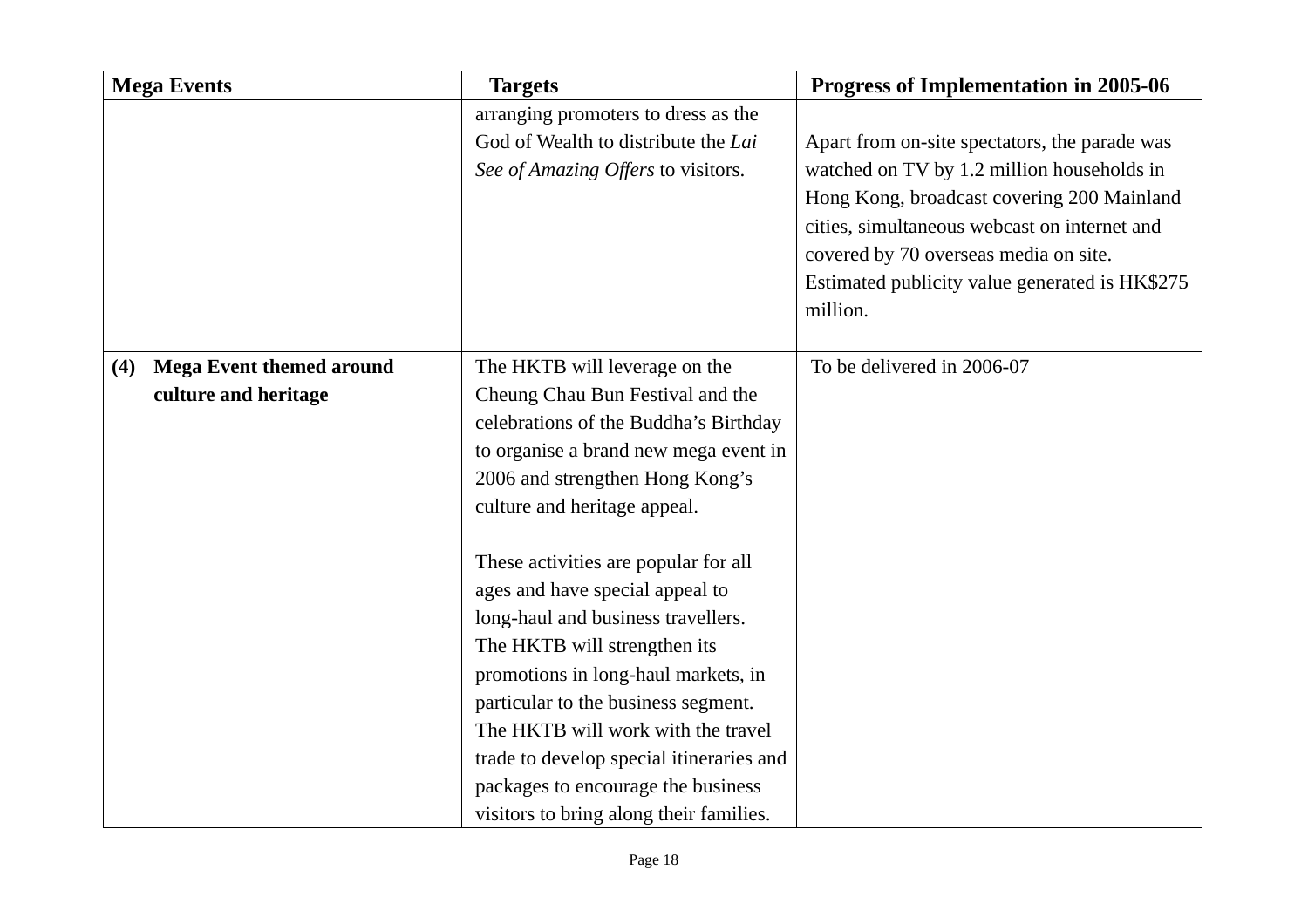| <b>Mega Events</b>                       | <b>Targets</b>                           | <b>Progress of Implementation in 2005-06</b>       |
|------------------------------------------|------------------------------------------|----------------------------------------------------|
|                                          |                                          |                                                    |
| <b>Golden Week and other festivities</b> | Targeting the Golden Week holidays       | Eight "Symphony of Light show enhanced with        |
|                                          | and travel patterns in the Mainland      | <i>pyrotechnic effect</i> " were staged during the |
|                                          | market, the HKTB will organise           | golden week holidays.                              |
|                                          | family-friendly activities for visitors. |                                                    |
|                                          |                                          |                                                    |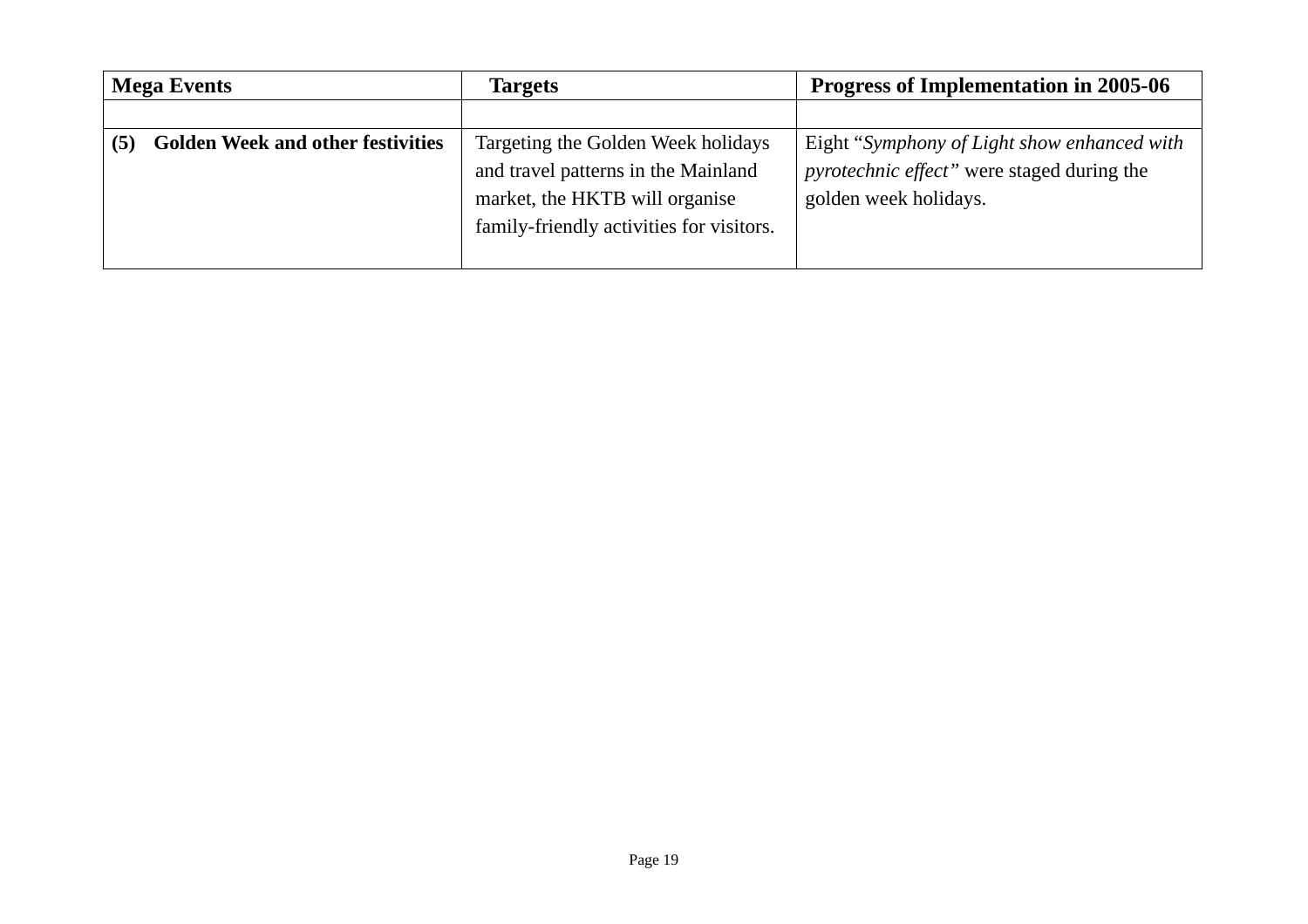## **Quality Tourism Services (QTS) Scheme**

| <b>Objectives</b>         | <b>Targets</b>                            | Progress of Implementation in 2005-06                |
|---------------------------|-------------------------------------------|------------------------------------------------------|
| Penetration               | To invite more retailers and restaurants  | Number of QTS merchant outlets stood at 6,055        |
|                           | to join the Scheme, aim at increasing     | as at 31 March 2006 (vs target of 6,000 as at 31     |
|                           | the number of accredited merchant         | March 2007).                                         |
|                           | outlets from 5,200 to 6,000.              |                                                      |
| Scheme promotion overseas | To strengthen promotion in 16 key         | Promotion of the Scheme was stepped up in            |
|                           | source markets, especially                | China, Korea and Japan via newspaper                 |
|                           | non-Chinese and non-English-speaking      | advertisement, co-op direct mail campaigns with      |
|                           | markets (e.g. Japan and Korea), and       | strategic partners, travel trade seminars.           |
|                           | increase their awareness of the           | Visitor awareness of the Scheme was raised in        |
|                           | Scheme. At the same time, promotion       | Hong Kong via collateral material display at         |
|                           | in the Mainland, particularly in          | entry points and in-town, literature distribution at |
|                           | high-yield cities, will be stepped up.    | entry points, promotion of QTS merchants via         |
|                           |                                           | electronic devices such as PDA, spending             |
|                           | To strengthen local promotions, such      | stimulation programme with QTS merchants.            |
|                           | as displaying banners and distributing    |                                                      |
|                           | "A Guide to Quality Shops and             |                                                      |
|                           | Restaurants" and QTS promotional          |                                                      |
|                           | leaflets at various border control points |                                                      |
|                           | including the Airport, Lo Wu and Lok      |                                                      |
|                           | Ma Chau etc; displaying street banners    |                                                      |
|                           | and lamp-post buntings bearing the        |                                                      |
|                           | QTS Scheme logo in major tourist and      |                                                      |